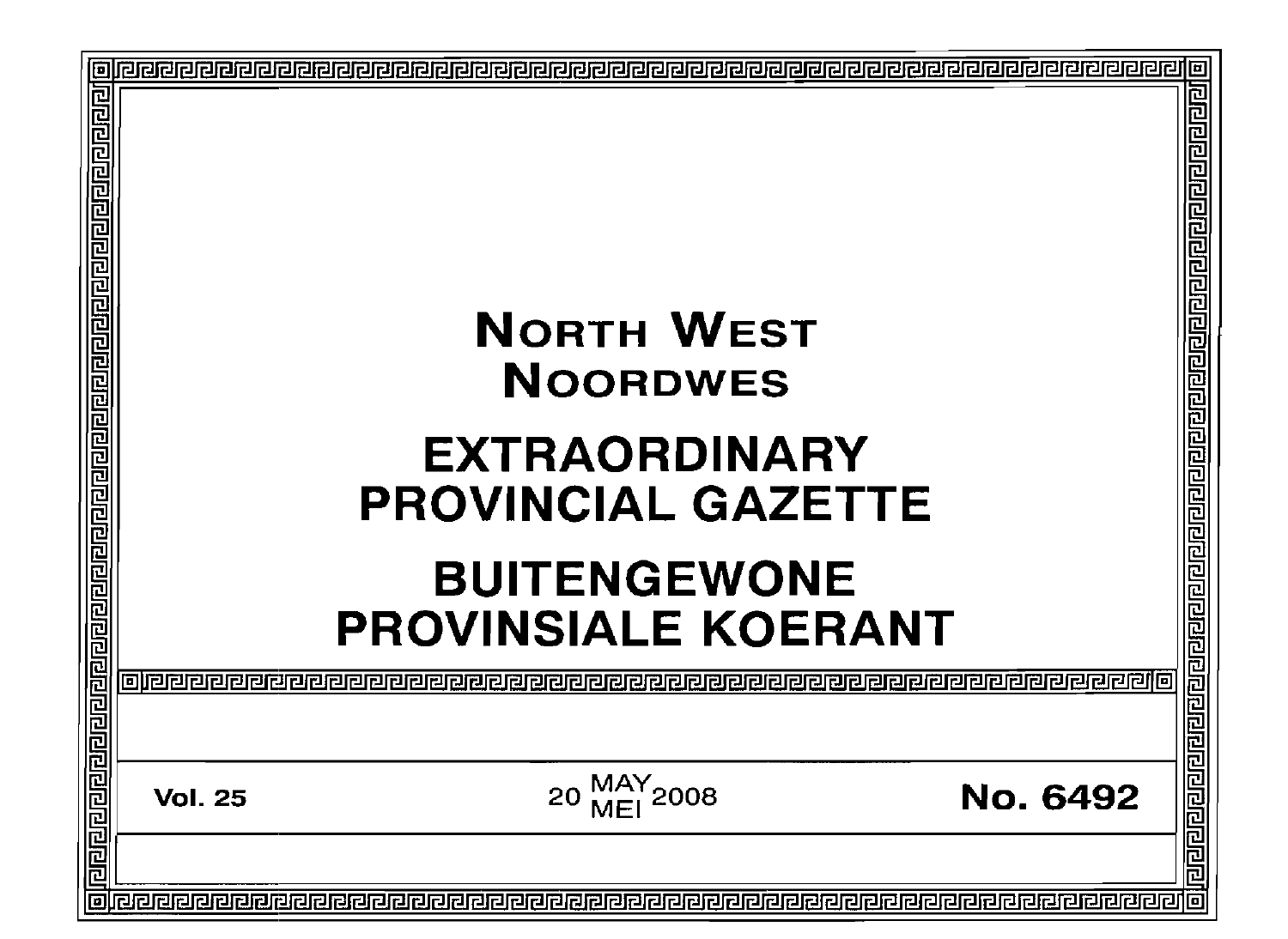No.

## **CONTENTS ·INHOUD**

Page Gazette No. No.

#### **GENERAL NOTICE**

297 Publication of the Wildlife Fencing Policy for the North West Province: For public representations or comments....... 3 6492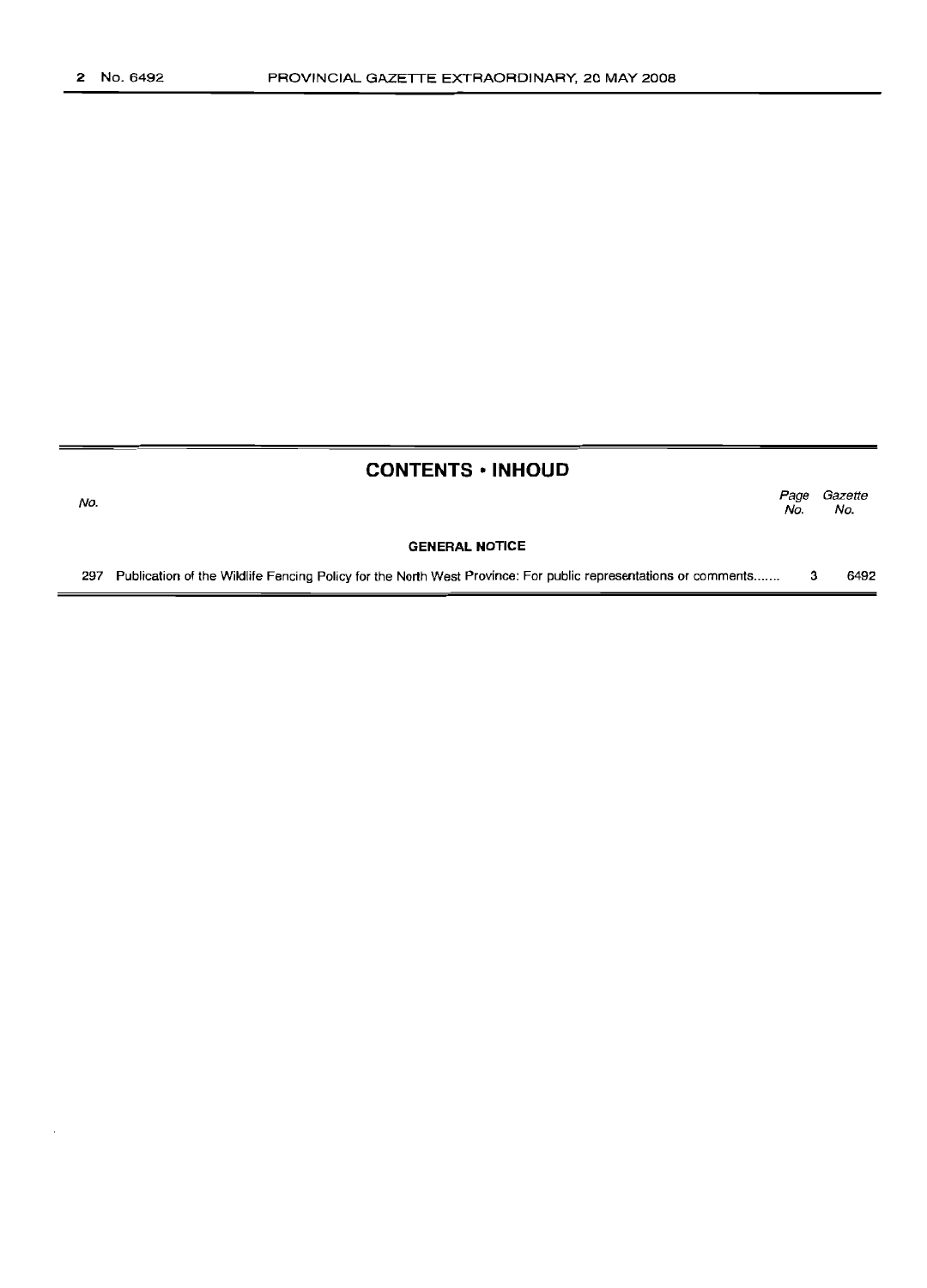# GENERAL NOTICE

## NOTICE 297 OF 2008

# NORTH WEST WILDLIFE FENCING POLICY

## 1. Definitions:

- "adequate enclosed land" refers to land which is enclosed in such a way that-
	- (a) specified wild animals are confined to that land
	- (b) can not readily escape from such land; and
	- (b) those outside that land are excluded from entering that land.

## 2. Table of Contents:

- Section A Minimum fencing specifications for game.
- Section B Minimum fencing specifications for predators in captivity.
- Section C Minimum quarantine specifications for predators.
- Section D Minimum fencing specifications for managed wild predators.

## 3. List of figures:

- Figure 1 - Spacing of wire strands for Fence Type 1 and 1A.
- Figure 2 - Spacing of wire strands for Fence Type 2.
- Figure 3 - Spacing of wire strands for Fence Type 3.
- Figure 4 - Electrical wire specifications for Fence Type 4.

## 4. Introduction:

South Africa has agreed and committed to participate in the global initiative to conserve and manage the rich and unique biodiversity of the nation in various legislations, treaties, conventions and management practices. To achieve the legal and international objectives, it is necessary to introduce effective planning and management tools of biodiversity on national, provincial and local levels.

Provinces are obliged, in terms of the White Paper on Conservation and Sustainable Use of South Africa's Biological Diversity, to develop and implement management strategies for managing its indigenous biodiversity.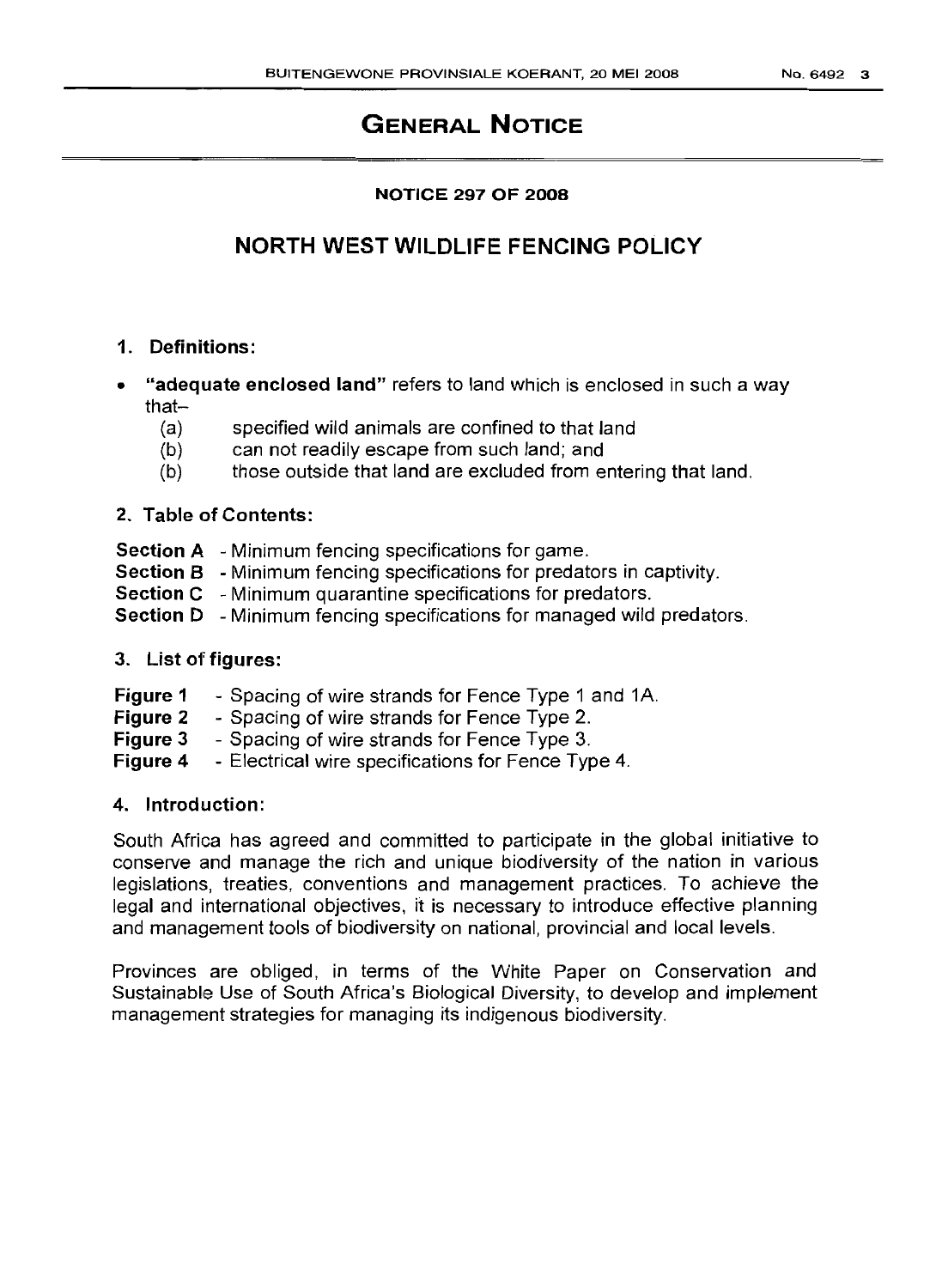### 5. Requirements for a good fence:

A good fence should have the following features:

- It should be in a perfectly straight line from one straining post to the other with all the posts standing in perfect alignment.
- The straining, corner and gateposts should be sturdy and set vertically into the ground.
- All other fence posts and droppers should stand erect and maintain the same height above ground level. In this way the undulations of the ground level are followed.
- Straining posts should not be too far apart (maximum 200 m). The closer the straining posts, the sturdier the fence.
- Irrespective of the number and type of wires used each should be at a specific height above ground level, be parallel to one another and be well secured to each fence post and dropper, in such a manner that it cannot be shifted vertically. The more wire strands in a fence of a particular height the more difficult it is for man or animal to climb through them.
- Droppers must be spaced so that the distance between the fence posts is divided equally. They must stand erect and the wire strands must be securely tied to them at the same spacing as on the fence posts.
- A good fence can never be erected with inferior material.

### 6. General requirements for dangerous game:

- Approval for the introduction of Dangerous Game lies with the Chief Directorate (NW DACE), and will be based on ecological considerations.
- Dangerous Game refers to: Lion, Elephant, Black Rhino, Hippopotamus, Buffalo, Leopard, Cheetah, Wild Dog and Hyena.
- Attached to the application must be letters of no objection / comment from immediate neighbours and local forums such as farmers associations. The final decision rests with the Department.
- An emergency plan, with contact persons and telephone numbers etc., must be submitted to the Department.
- A comprehensive management plan for all species is essential.
- An electrified introduction boma is a pre-requisite for all dangerous game for a minimum period.
- Any changes to Management Plans or Insurance policies / public liability must be brought to the immediate attention of the Department.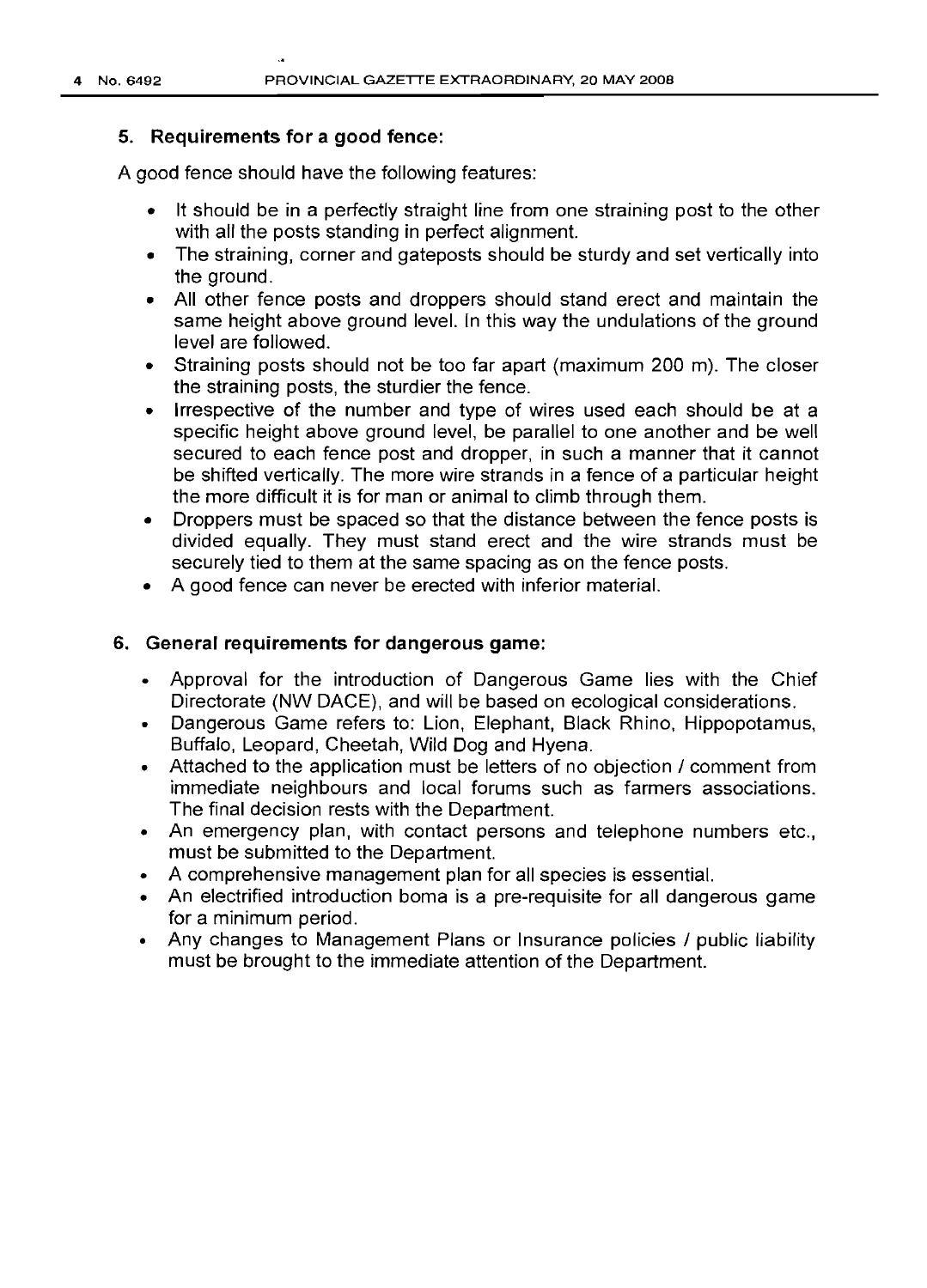## 7. General:

- To qualify for exemption a farm must be adequately fenced as specified below.
- Please take note that overnight quarters may not be used as a keeping facility for any predator species.
- No live animals may be fed to predators in captivity.
- No exemption will be granted for carnivores.

## SECTION A MINIMUM FENCING SPECIFICATIONS FOR GAME

## Fence Types:

| <b>FENCE</b><br><b>TYPE</b> | <b>DESCRIPTION</b>                                                                                         |  |
|-----------------------------|------------------------------------------------------------------------------------------------------------|--|
|                             | 1.4 m high: 12 wires                                                                                       |  |
| 1A                          | 1.4 m high: 12 wires + 4 electrified wires and a trip-wire with<br>a constant pulse current of 5 000 Volts |  |
| 2                           | 1.8 m high: $15$ wires                                                                                     |  |
| 3                           | 2.4 m high: 19 wires                                                                                       |  |
| 4                           | Electrified wires and a trip-wire with a constant pulse<br>current of 5 000 Volts                          |  |

| <b>Species</b>          | <b>Scientific name</b>        | Fence          |
|-------------------------|-------------------------------|----------------|
|                         |                               | Type           |
| <b>Blesbok</b>          | Damaliscus pygargus phillipsi |                |
| Common/Grey duiker      | Sylvicapra grimmia            |                |
| Impala                  | Aepyceros melampus            |                |
| Springbok               | Antidorcas marsupialis        |                |
| Steenbok                | Raphicerus campestris         |                |
| <b>Black wildebeest</b> | Connochaetes gnou             |                |
| <b>Blue wildebeest</b>  | Connochaetes taurinus         |                |
| Burchell's zebra        | Equus burchelli               |                |
| Grey rhebuck            | Pelea capriolus               | 2              |
| Mountain reedbuck       | Redunca fulvorufula           | $\overline{2}$ |
| Red hartebeest          | Alcelaphus buselaphus         | 2              |
| Reedbuck                | Redunca arundinum             | 2              |
| <b>Bushbuck</b>         | Tragelaphus scriptus          |                |
| Klipspringer            | Oreotragus oreotragus         |                |
| Kudu                    | Tragelaphus strepsiceros      | 3              |
| Oribi                   | Ourebia ourebi                |                |
| Waterbuck               | Kobus ellipsiprimnus          | 3              |
| Lechwe                  | Kobus leche                   | 3              |
| Buffalo                 | Syncerus caffer               | 2              |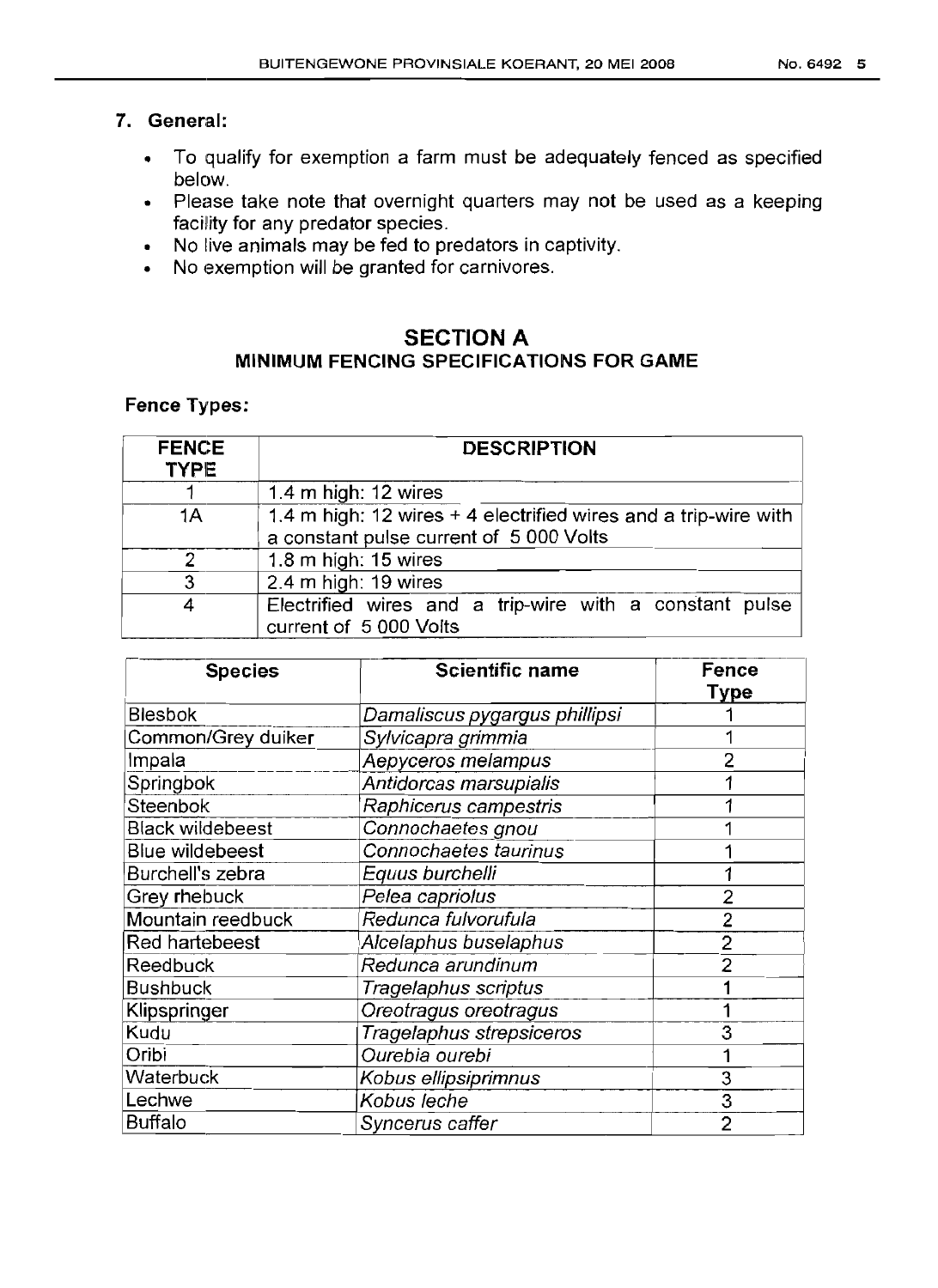| Eland                   | Taurotragus oryx        | З       |
|-------------------------|-------------------------|---------|
| Gemsbok                 | Oryx gazella            |         |
| Giraffe                 | Giraffa camelopardalis  | 3       |
| Hippopotamus            | Hippopotamus amphibius  | 1 A     |
| Roan                    | Hippotragus equinus     | 2       |
| Sable                   | Hippotragus niger       | 2       |
| Tsessebe                | Damaliscus lunatus      |         |
| White rhinoceros        | Ceratotherium simum     | 1 A     |
| Warthog                 | Phacochoerus ethiopicus | 2       |
| <b>Black rhinoceros</b> | Diceros bicornis        | 1 A     |
| African elephant        | Loxodonta africana      | $3 + 4$ |
| Hartmann's zebra        | Equus zebra hartmannae  | 2       |
| Nyala                   | Tragelaphus angasii     |         |

### **Special notice:**

- Fences higher than 1.4 m do not require electrification for white rhino.
- For any animal not mentioned above the approval of the Chief Directorate is needed, and decisions will be based on ecological considerations.

### **The following species do not qualify for exemption:**

| <b>Species</b>                                                               | <b>Scientific name</b> |  |
|------------------------------------------------------------------------------|------------------------|--|
| Hippopotamus                                                                 | Hippopotamus amphibius |  |
| <b>Black rhinoceros</b>                                                      | Diceros bicornis       |  |
| African elephant                                                             | Loxodonta africana     |  |
| All predators / carnivores species under the order CARNIVORA                 |                        |  |
| All exotic species from outside the national boundaries of South Africa, not |                        |  |
| occurring naturally within the national boundaries of South Africa           |                        |  |
| Any animal / species that was exposed to hybridization                       |                        |  |

### **Note:**

- No hybrid species may leave any property within the province alive.
- No hybrid species may be imported into the North West Province.

### **Documented hybrids:**

- Blue wildebeest x Black wildebeest
- Blesbok x Bontebok x Tsessebe
- Hartmann's Zebra x Burchell's Zebra
- Western Roan x Southern Roan

None of the above-mentioned species that has the ability to hybridize, where they are occurring in the same camp, may leave any property within the province alive.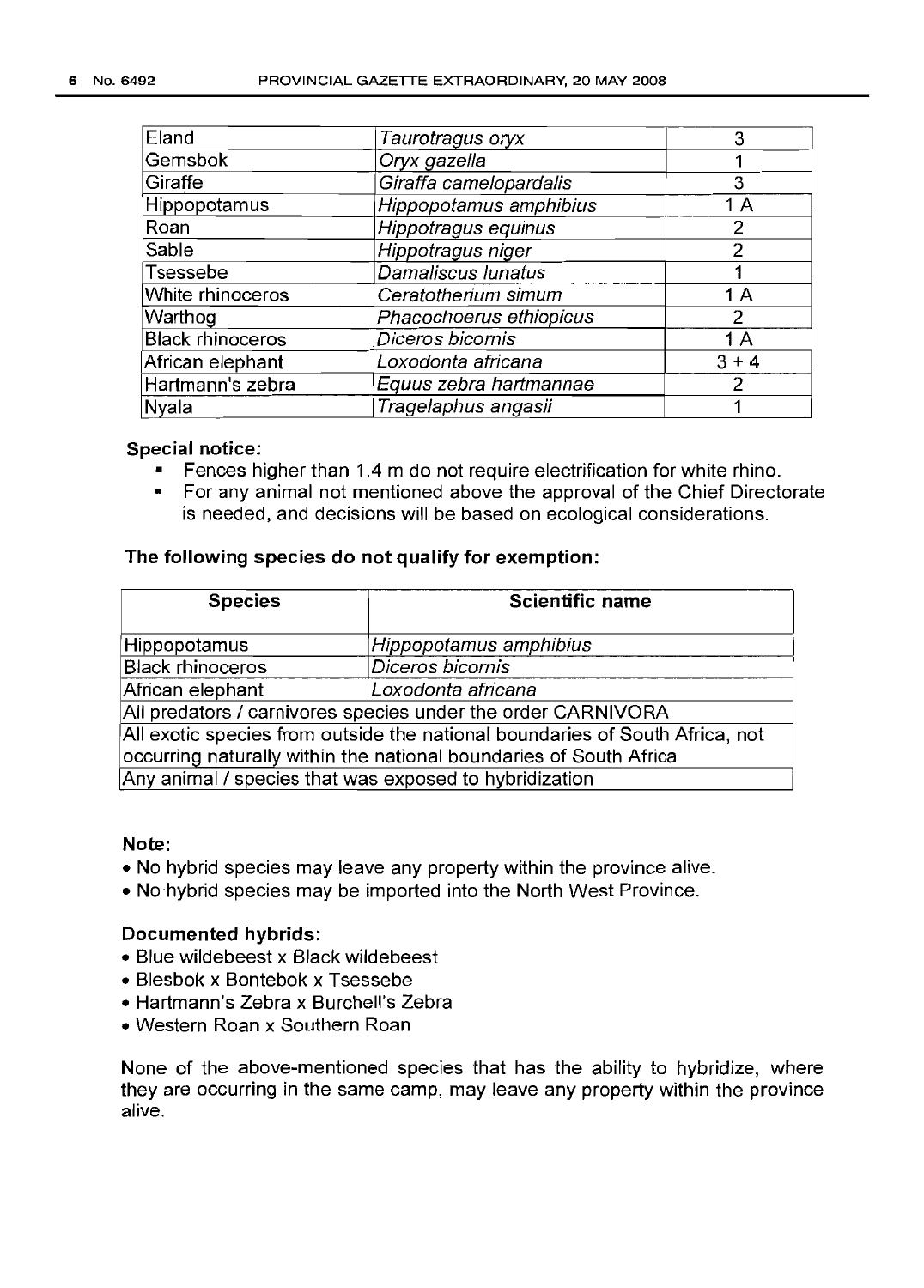## **MATERIAL SPECIFICATIONS:**

|                         | FENCE TYPE 1, 1A, 2 & 3:            |       |                   |
|-------------------------|-------------------------------------|-------|-------------------|
| <b>POLES</b>            | Straining, gate and corner<br>posts |       | Wooden 125.0 mm   |
|                         |                                     | Iron  | $90.0$ mm         |
| <b>POLES</b>            | Line                                |       | Wooden 125.0 mm   |
|                         |                                     | Iron  | 50.00 mm          |
| <b>DROPPERS</b>         |                                     |       | Wooden 30.00 mm   |
|                         |                                     | Iron  | Standard steel    |
| <b>SPACING</b><br>(MAX) | Straining posts                     |       | 100.0 to 200.0 m  |
|                         | Line poles: Y-standard              |       | 10.0 <sub>m</sub> |
|                         | <b>Droppers</b>                     |       | 2.00 <sub>m</sub> |
| Wire                    | Straining wire                      | Steel | $2.2 \text{ mm}$  |
|                         | <b>FENCE TYPE 4:</b>                |       |                   |
| <b>POLES</b>            | Straining, gate and corner<br>posts |       | Wooden 150.0 mm   |
|                         |                                     | Iron  | 90.0 mm           |
| <b>POLES</b>            | Line                                |       | Wooden 125.0 mm   |
|                         |                                     | Iron  | 50.0 mm           |
| <b>DROPPERS</b>         |                                     |       | Wooden 75-80.0 mm |
|                         |                                     | Iron  | Standard steel    |
| <b>SPACING</b><br>(MAX) | Straining posts                     |       | $100 - 200$ m     |
|                         | Line poles: Y-standard              |       | 10.00 m           |
|                         | <b>Droppers</b>                     |       | 2.00 <sub>m</sub> |
| Wire                    | Straining wire                      | Steel | 2.2mm             |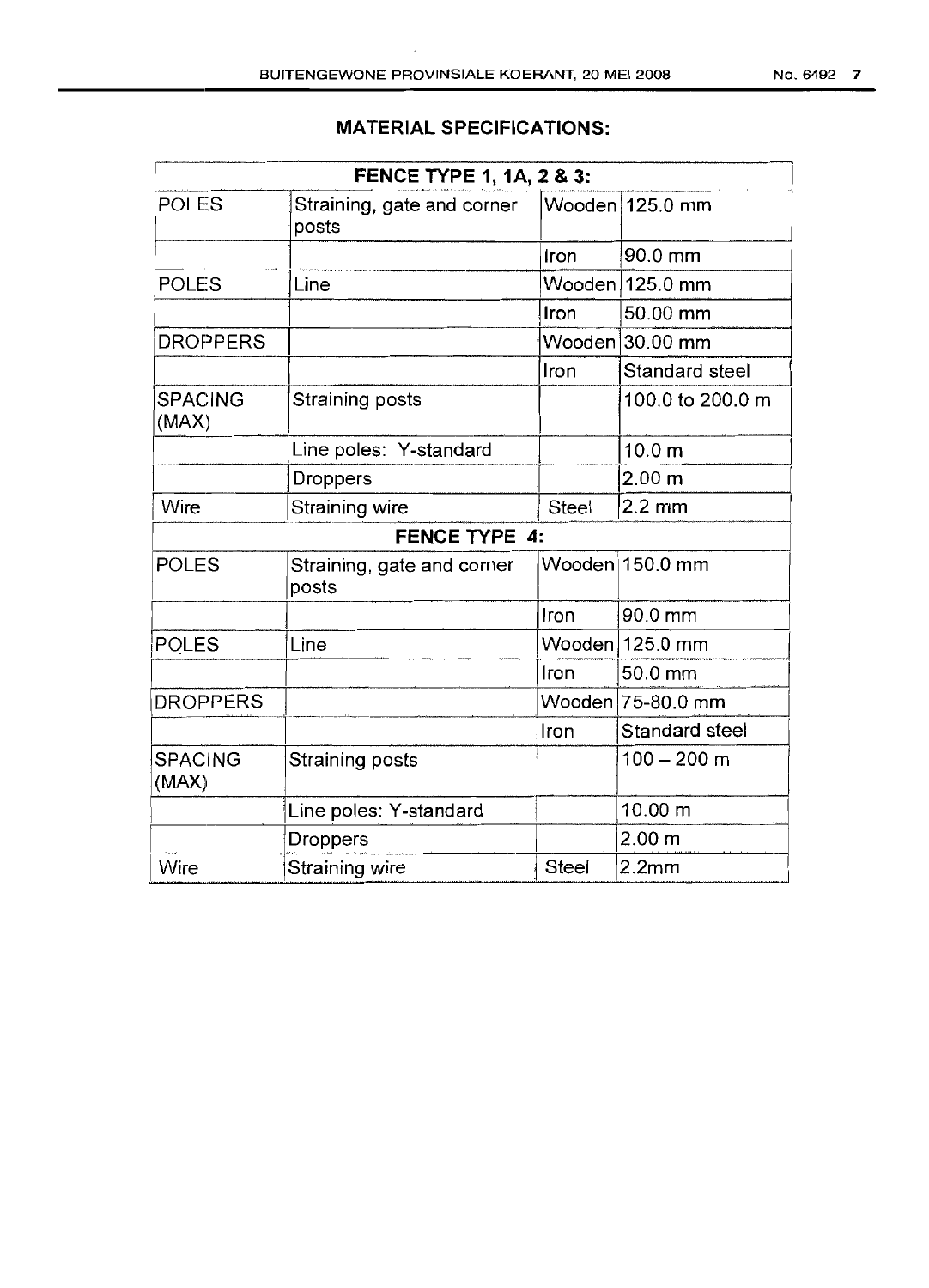

## **FIGURE 1: SPACING OF WIRE STRANDS FOR FENCE TYPE 1 AND 1A**

| <b>Strands</b> | Spacing (mm) |
|----------------|--------------|
| 15             |              |
| 14             | 200          |
| 13             | 200          |
| 12             | 200          |
| 11             | 100          |
| 10             | 100          |
| 9              | 100          |
| 8              | 100          |
| 7              | 100          |
| 6              | 100          |
| 5              | 100          |
| 4              | 100          |
| 3              | 100          |
| 2              | 100          |
|                | 100          |
| Ground         | 100          |
|                |              |

## **FIGURE 2: SPACING OF WIRE STRANDS FOR FENCE TYPE 2**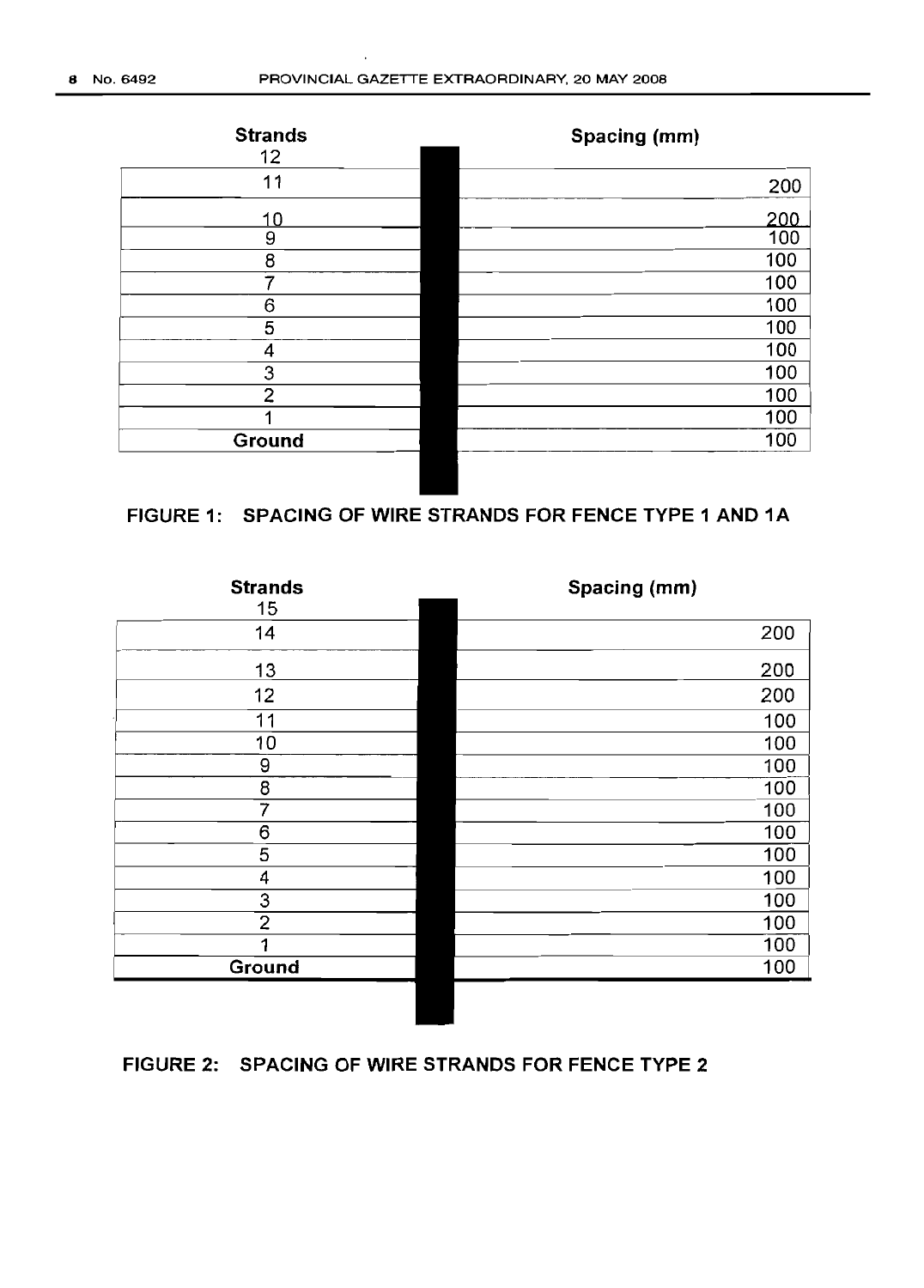| <b>Strands</b> | Spacing (mm)     |
|----------------|------------------|
| <u> 19</u>     |                  |
| 18             | 200              |
| 17             | 200              |
| 16             | $\overline{200}$ |
| 15             | 150              |
| 14             | 150              |
| 13             | 150              |
| 12             | 150              |
| 11             | 150              |
| 10             | 100              |
| 9              | 100              |
| 8              | 100              |
| 7              | 100              |
| 6              | 100              |
| 5              | 100              |
| 4              | 100              |
| 3              | 100              |
| $\overline{2}$ | 100              |
| 1              | 100              |
| Ground         | 50               |
|                |                  |

## **FIGURE 3: SPACING OF WIRE STRANDS FOR FENCE TYPE 3**

 $\mathbf{v}^{\prime}$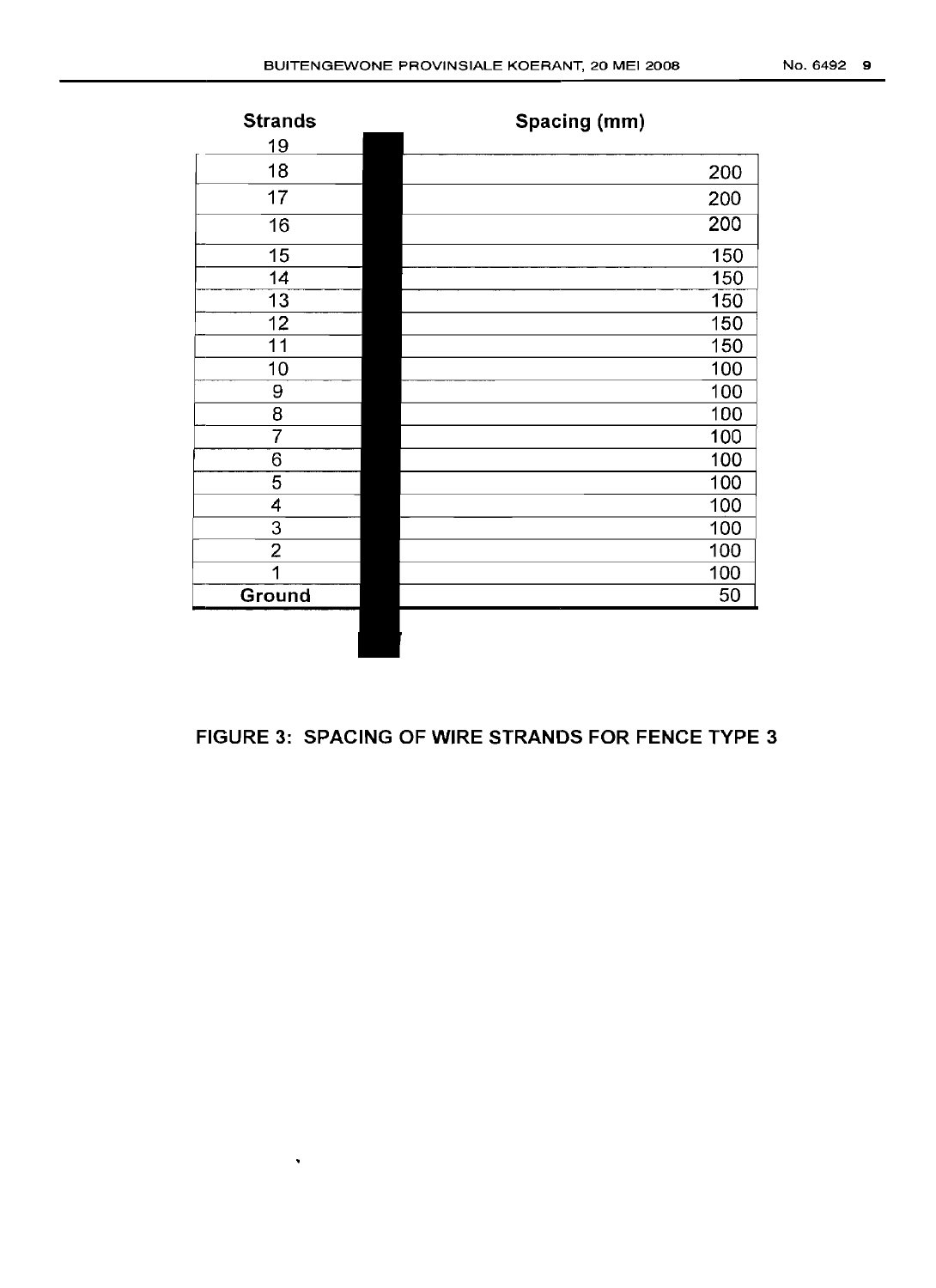

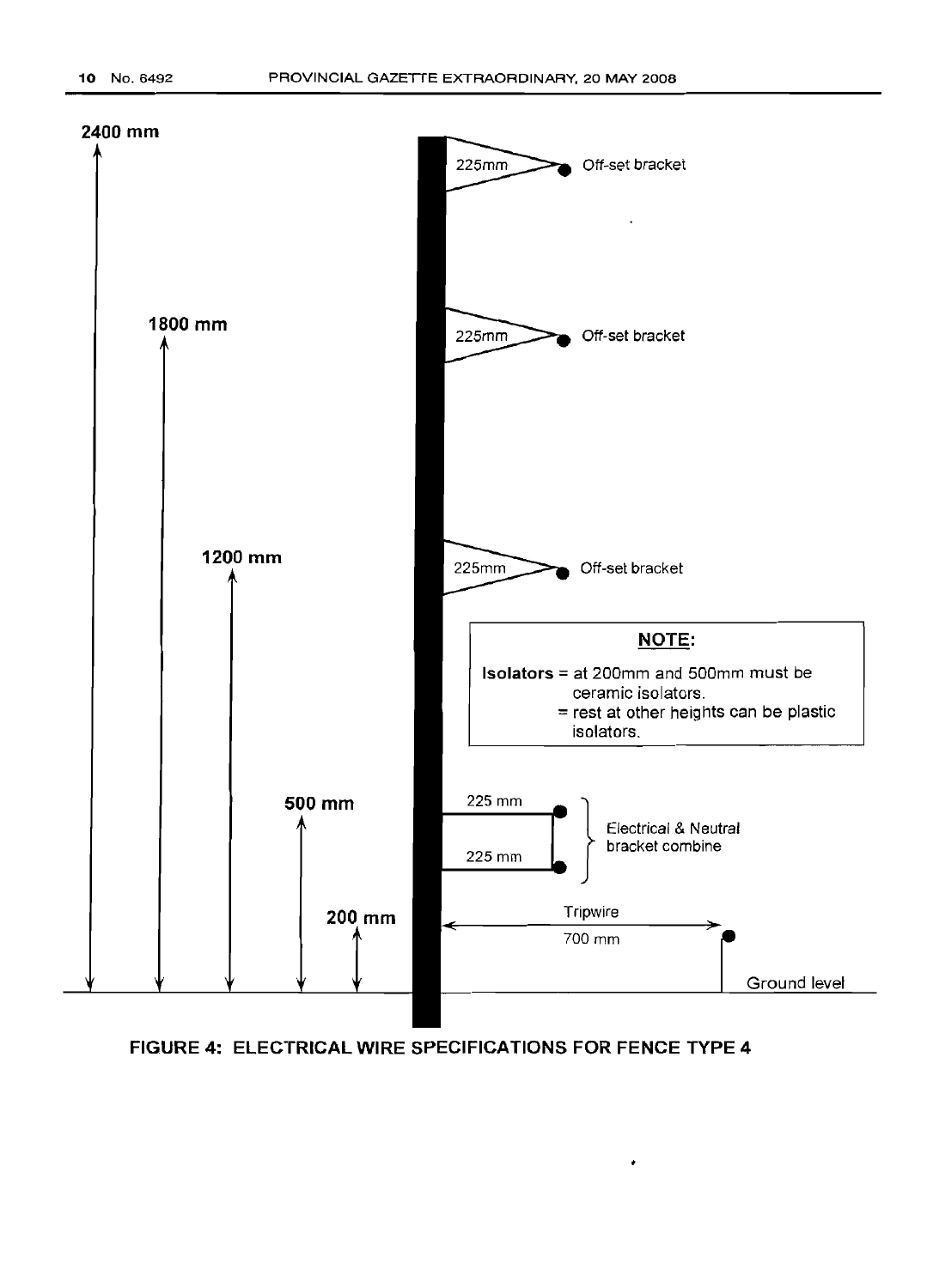# SECTION B

## MINIMUM FENCING SPECIFICATIONS FOR PREDATORS IN CAPTIVITY

## LION - Panthera leo

(Minimum size of camp =  $1500 \text{ m}^2$ )

## Fences:

- The camp must consist of two fences (inside fence and outside fence):
	- Inside fence must be 2.4 m high and electrified; and
		- Outside fence must be 2.4 m high.
- The inside fence must have an overhang that is 500 mm long, angling at a minimum of 45° towards the inside of the camp.
- Minimum spacing between wires on the overhang is 50 mm.
- The distance between the two fences (inside fence and outside fence) must be a minimum of 3.0 m and a maximum of 10m.
- The inside fence must be constructed in such a way that predators must not be able to get their paws through the fence.
- Minimum gauge of inside fence 2.5 mm.
- The outside fence must be a Bonnox or Veldspan or a 24 single wire strand steel wire fence.

## Electrification:

- The inside fence must be electrified with a minimum of 3 electrical wires.
- One electrical wire must be provided at the inside end of the overhang.
- All electrical strands should be 200 mm away from the fence, except on the inside end of the overhang were it should be 50 mm away.
- Electrical wires must be secured onto the fence at the following heights from the ground: 1.8 m, 2.4 m and at the end of the overhang.
- The camps must be electrified with a constant pulse current of a minimum of 6 000 Volts.
- A warning system must be in place to indicate whether the electric fence is operational or not.

## Foundations:

- The inside fence must be concreted into a concrete slab directly under the fence with the following dimensions: width of concrete slab  $= 150$  mm and depth of concrete slab  $=$  300 mm.
- The fence itself must not be concreted into the concrete slab. It must be attached to a bottom steel wire strand that is fixed with U-Ioops into the concrete,
- In rocky areas specification regarding the concrete slab may be amended by the department.
- No concrete slab is required for the outside fence.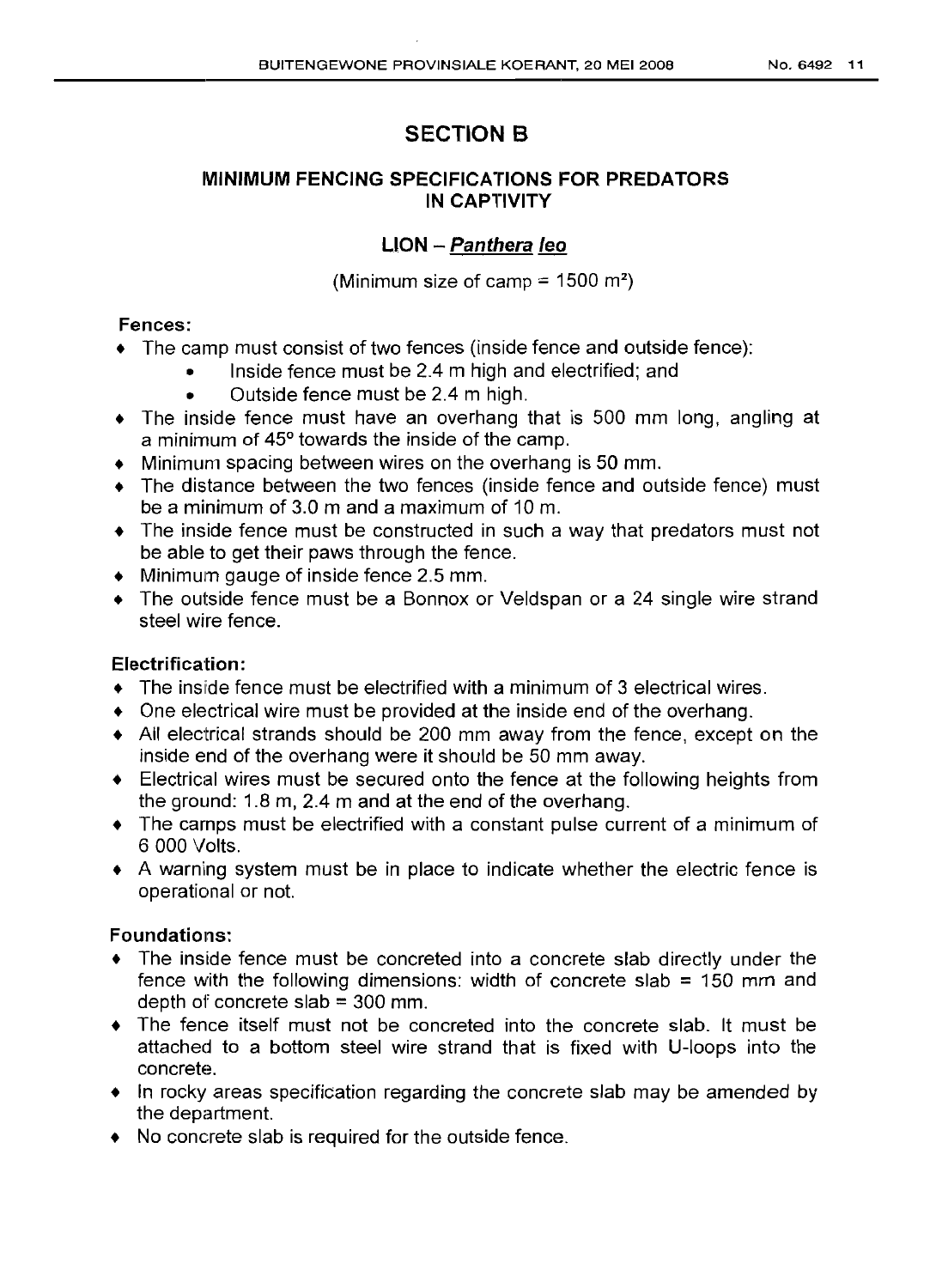#### Poles:

- Corner posts (3.4 m long) have to be concreted in at a depth of 1.0 in a concrete block of 600 mm x 600 mm.
- Maximum distance between corner posts should be 100 m.
- Straining poles (3.0 m long) on the inside fence must be concreted into t ground at a depth of 600 mm in a concrete block of 300 mm  $\times$  150 mm.
- $\bullet$  These straining poles must be spaced at a maximum of 10 m apart.
- V-standard poles (3.0 m long) on the inside fence must be concreted into t ground at a depth of 600 mm in a concrete block of 300 mm x 150 mm a maximum distance of 5.0 m apart between the straining posts.

#### Gates:

- All gates must be 2.4 m high on the outside and inside fences.
- These gates must be constructed out of a steel framework.
- The inside gate must have a standard electrified overhang (as per insi fence) to the inside of the camp.
- The locking mechanism of the gate must be of such a nature that wh closed and under any kind of strain, the gap between the fence post and t gate must not exceed 50 mm.
- The gap between the bottom (lowest part) of the gate and the concrete sl underneath the gate must not exceed 50 mm. The same applies to the g between the top of the gate and the overhang.
- NB: Please note that the gates are seen as part of the fence and thus shot comply with the same standards as the fences.

#### Overnight quarters:

• Adequate cover against weather patterns must be provided in each camp.

#### Water points:

• Each camp must be supplied with an efficient water system.

#### Special note:

No expanded metal may be used on inside fences or gates.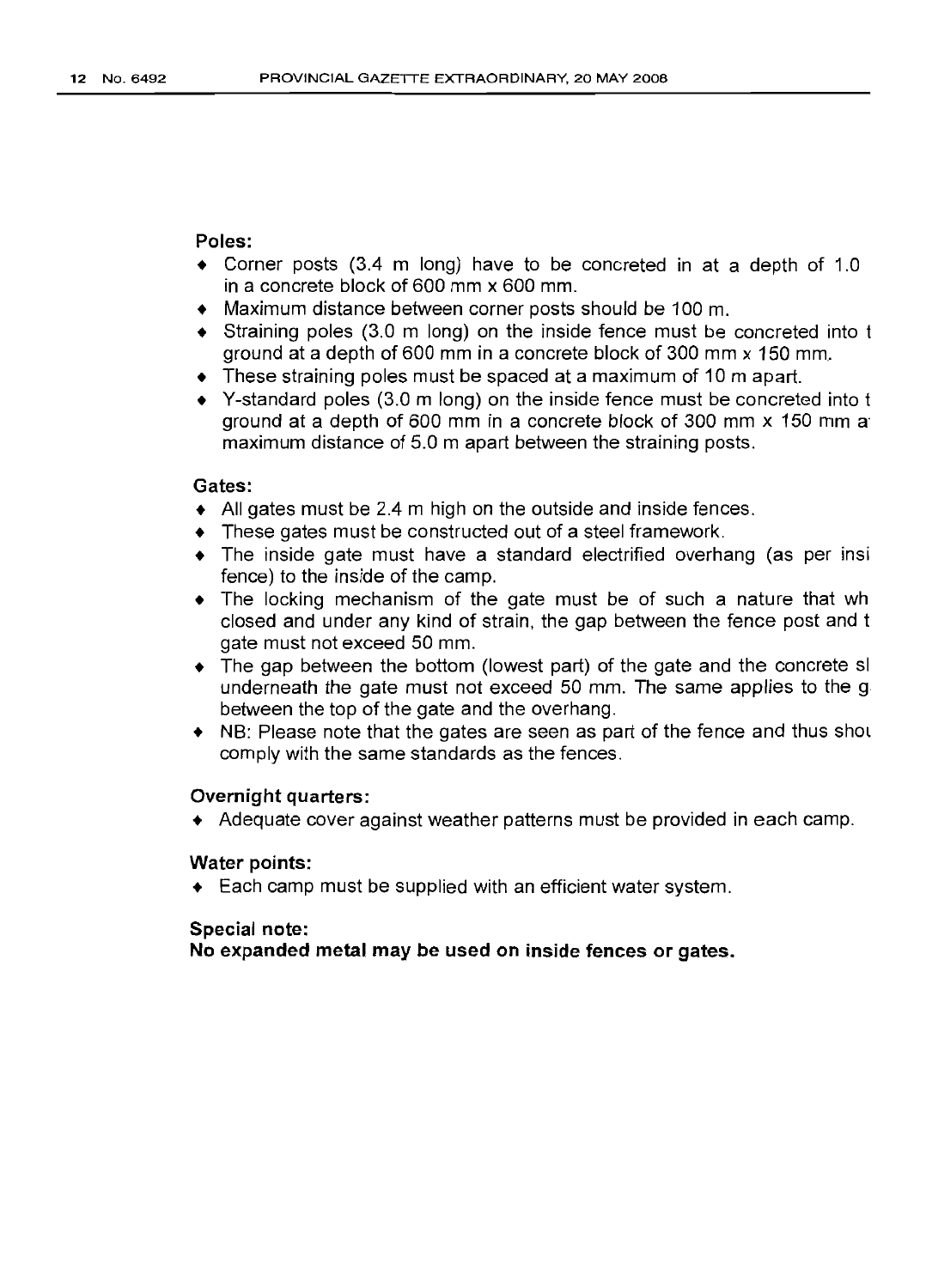## LEOPARD - Panthera pardus

(Minimum size of camp =  $600 \text{ m}^2$ )

## Fences:

- The camp must consist of two fences (inside fence and outside fence):
	- Inside fence must be 3.0 m high and electrified; and
	- Outside fence must be 2.4 m high.
- $\bullet$  The inside fence must have an overhang that is 1.0 m long, angling at ' towards the inside of the camp.
- Minimum spacing between wires on the overhang is 50 mm.
- The distance between the two fences (inside fence and outside fence) m be a minimum of 3 m and a maximum of 10m.
- The inside fence must be constructed in such a way that predators must be able to get their paws through the fence.
- Minimum gauge of inside fence 2.5 mm.
- The outside fence must be a Bonnox or Veldspan or a 24 single wire stra steel wire fence.

## Electrification:

- The inside fence must be electrified with a minimum of 4 electrical wires.
- One electrical wire must be provided at the inside end of the overhang.
- All electrical strands should be 200 mm away from the fence, except on inside end of the overhang were it should be 50 mm away.
- Electrical wires must be secured onto the fence at the following heights fr the ground: 300 mm, 1.0 m, 3.0 m and at the end of the overhang.
- The camps must be electrified with a constant pulse current of a minimurr 6000 Volts.
- A warning system must be in place to indicate whether the electric fence operational or not.
- ~~ No electrification is required when the camp is fully enclosed

## Foundations:

- ~~ The inside fence must be concreted into a concrete slab directly under' fence with the following dimensions: width of concrete slab = 150 mm  $\varepsilon$ depth of concrete slab  $=$  300 mm.
- ~~ The fence itself must not be concreted into the concrete slab. It must attached to a bottom steel wire strand that is fixed with U-loops into concrete.
- In rocky areas specification regarding the concrete slab may be amended the department.
- $\bullet$  No concrete slab is required for the outside fence.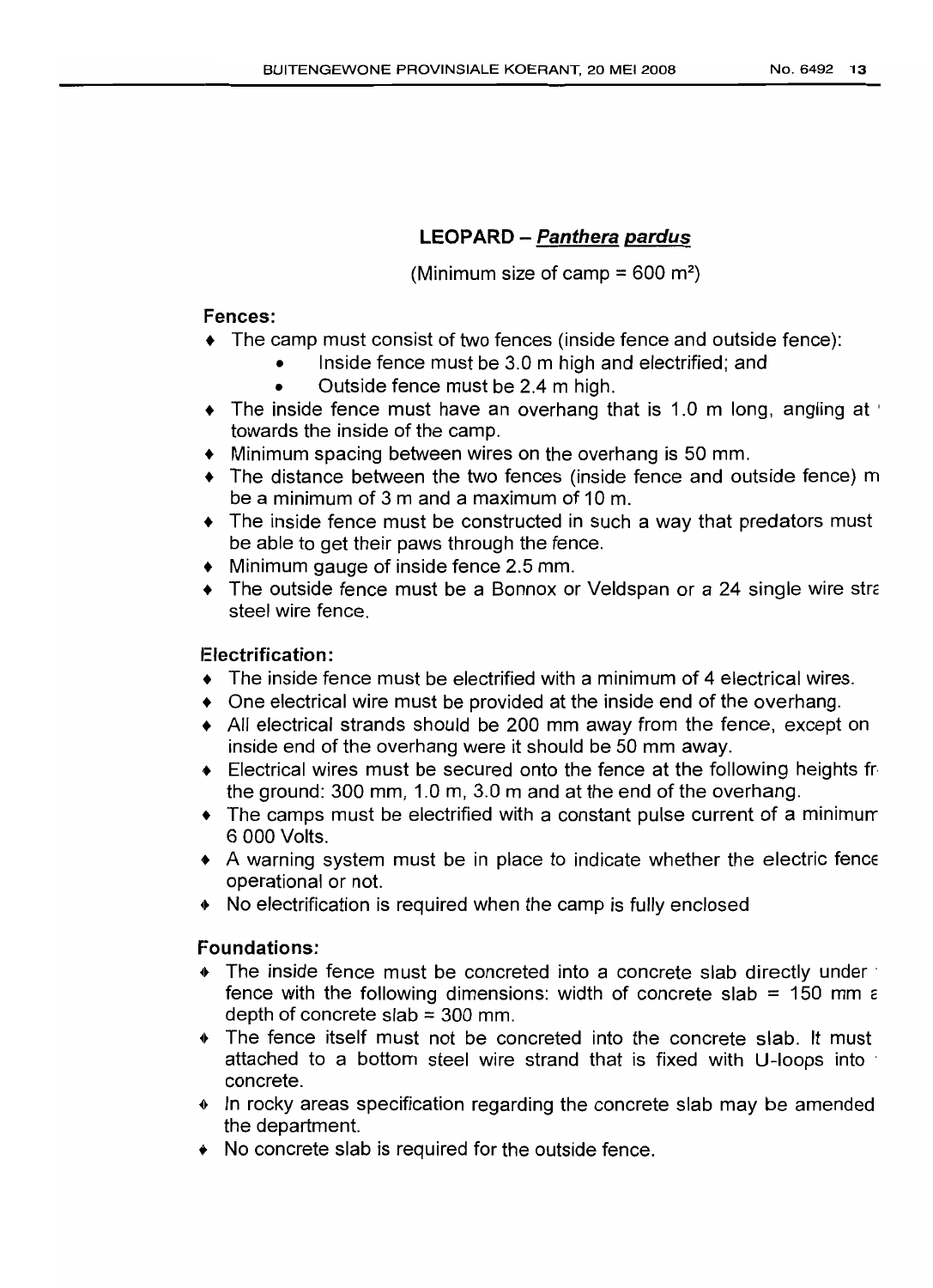#### **Poles:**

- Corner posts (4.0 m long) have to be concreted in at a depth of 1.0 in a concrete block of 600 mm x 600 mm.
- Maximum distance between corner posts should be 100 m.
- Straining poles (3.6 m long) on the inside fence must be concreted into ground at a depth of 600 mm in a concrete block of 300 mm x 150 mm.
- These straining poles must be spaced at a maximum distance of 10m apat
- V-standard poles (3.6 m long) on the inside fence must be concreted into ground at a depth of 600 mm in a concrete block of 300 mm  $\times$  150 mm  $\varepsilon$ maximum distance of 5 m apart between the straining posts.

#### **Gates:**

- $\bullet$  The inside gate must be 3.0 m high and the outside gate 2.4 m high.
- These gates must be constructed out of a steel framework.
- The inside gate must have a standard electrified overhang (as per ins fence) to the inside of the camp.
- The locking mechanism of the gate must be of such a nature that wt closed and under any kind of strain, the gap between the fence posts and' gate must not exceed 50 mm.
- The gap between the bottom (lowest part) of the gate and the concrete s underneath the gate must not exceed 50 mm. The same applies to the g between the top of the gate and the overhang.
- NB: Please note that the gates are seen as part of the fence and thus sho comply with the same standards as the fences.

#### **Overnight quarters:**

• Adequate cover against weather patterns must be provided in each camp.

#### **Water points:**

• Each camp must be supplied with an efficient water system.

#### **Special note:**

**No expanded metal may be used on inside fences or gates.**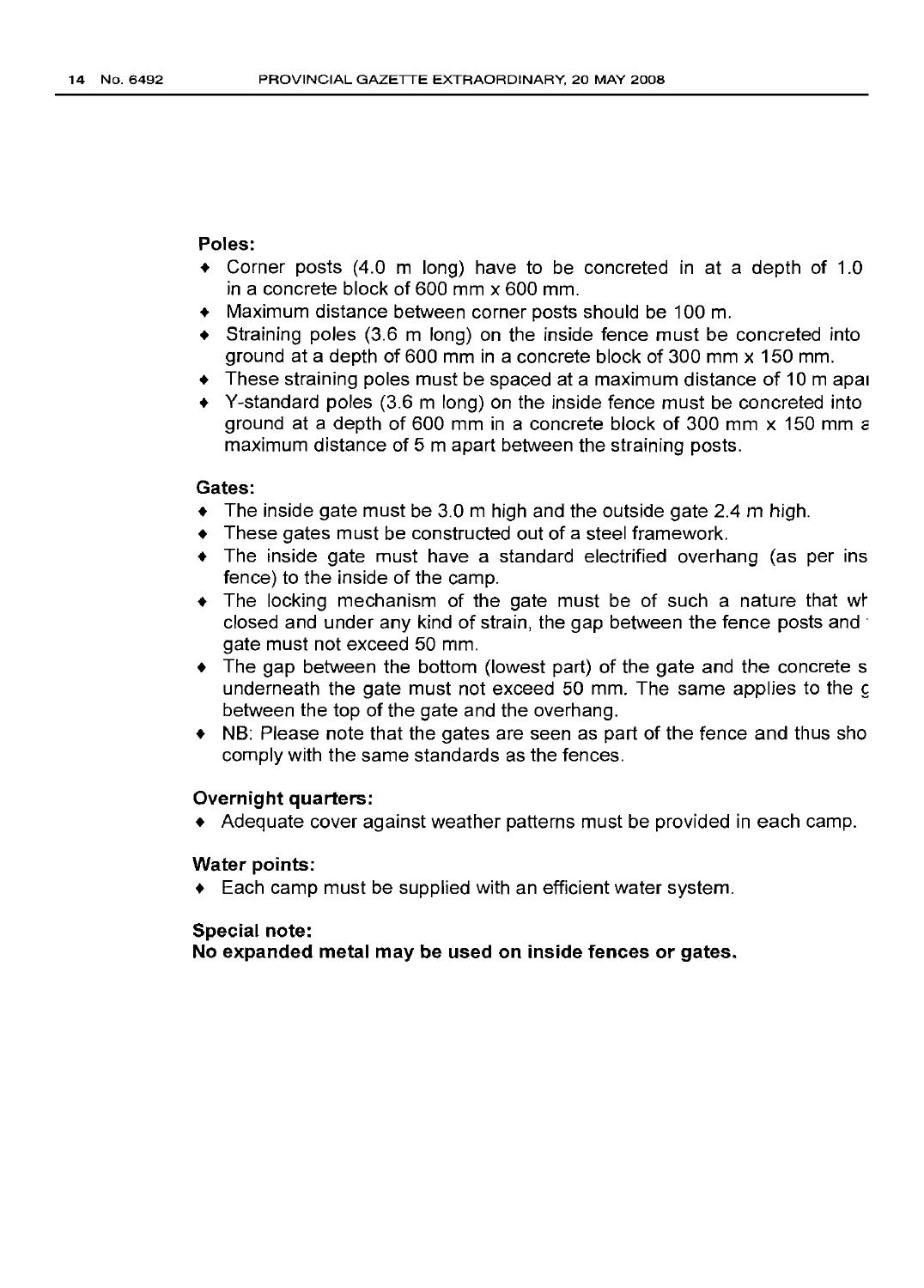## WILD DOG Lycaon pictus & CHEETAH - Acinonyx jUbates

(Minimum size of camp =  $1000$  m<sup>2</sup>)

### Fences:

- ~~ The camp must consist of two fences (inside fence and outside fence):
	- Inside fence must be 2.4 m high; and
	- Outside fence must be 2.4 m high.
- $\bullet$  The distance between the two fences (inside fence and outside fence) mu be a minimum of 3 m and a maximum of 10m.
- The inside fence must be constructed in such a way that predators must r be able to get their paws or their jaws through the fence.
- Minimum gauge of inside fence 2.5 mm.
- The outside fence must be a Bonnox or Veldspan or a 24 single wire stra steel wire fence.

## Foundations:

- .' The inside fence must be concreted into a concrete slab directly under t fence with the following dimensions: width of concrete slab  $= 150$  mm a depth of concrete slab  $=$  300 mm.
- $\bullet$  The fence itself must not be concreted into the concrete slab. It must attached to a bottom steel wire strand that is fixed with U-Ioops into t concrete.
- •' In rocky areas specification regarding the concrete slab may be amended the department.
- $\bullet$  No concrete slab is required for the outside fence.

## Poles:

- $\bullet$  Corner posts (3.4 m long) have to be concreted in at a depth of 1.0 in a concrete block of 600 mm x 600 mm.
- Maximum distance between corner posts should be 100 m.
- Straining poles (3.0 m long) on the inside fence must be concreted into t ground at a depth of 600 mm in a concrete block of 300 mm x 150 mm.
- $\bullet$  These straining poles must be spaced at a maximum distance of 10 m apar
- Y-standard poles (3.0 m long) on the inside fence must be concreted into t ground at a depth of 600 mm in a concrete block of 300 mm x 150 mm a maximum distance of 5 m apart between the straining posts.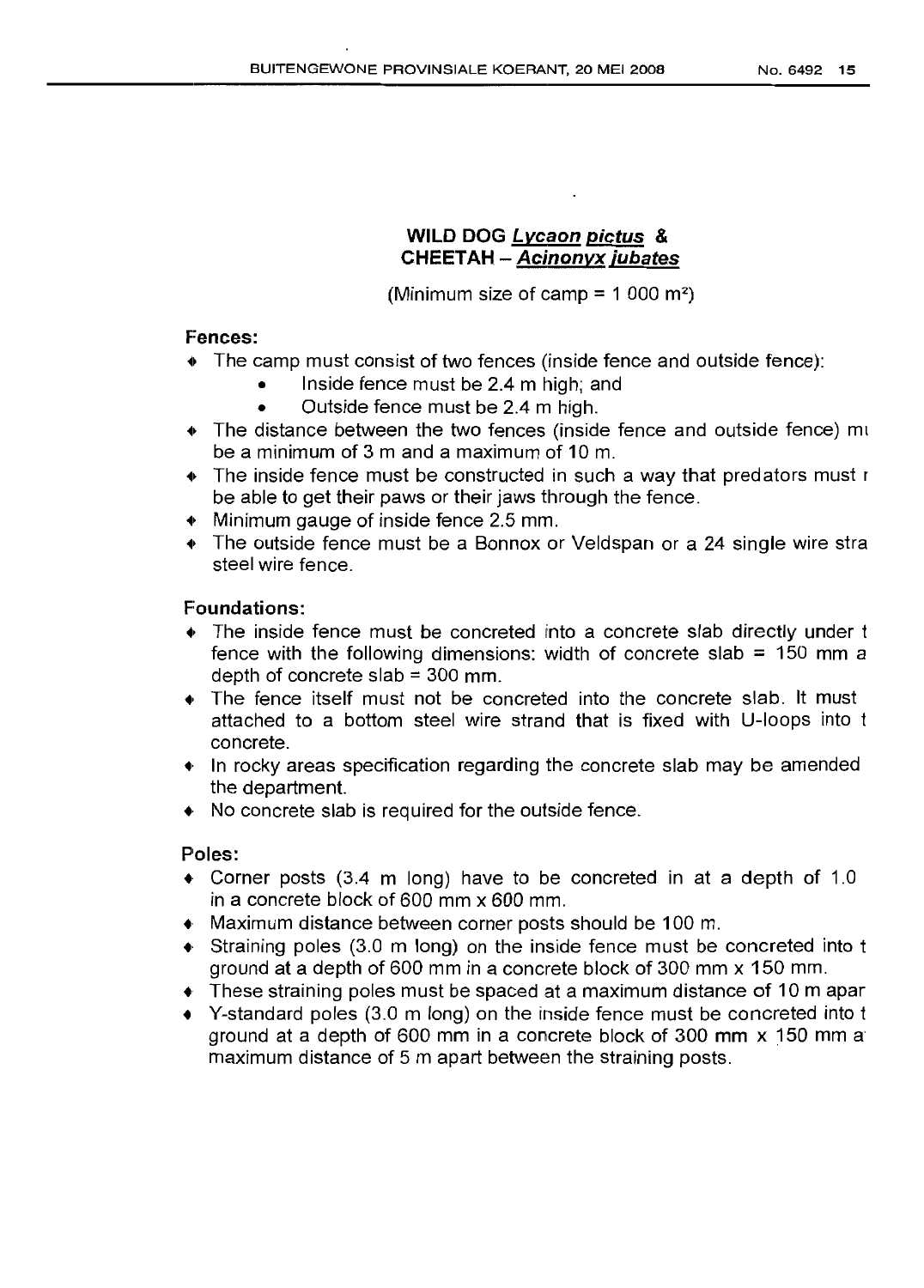#### Gates:

- All gates must be 2.4 m high on the outside and inside fences.
- These gates must be constructed out of a steel framework.
- The locking mechanism of the gate must be of such a nature that when closed and under any kind of strain, the gap between the fence posts and the gate must not exceed 50 mm.
- The gap between the bottom (lowest part) of the gate and the concrete slab underneath the gate must not exceed 50 mm. The same applies to the gap between the top of the gate and the overhang.
- NB: Please note that the gates are seen as part of the fence and thus should comply with the same standards as the fences.

### Overnight quarters:

• Adequate cover against weather patterns must be provided in each camp.

### Water points:

• Each camp must be supplied with an efficient water system.

### Special note:

No expanded metal may be used on inside fences or gates.

## BROWN HYENA - Hyaena brunnea & SPOTTED HYENA - Crocuta crocuta

(Minimum size of camp  $= 1000$  m<sup>2</sup>)

## Fences:

- The camp must consist of two fences (inside fence and outside fence):
	- Inside fence must be 1.8 m high and electrified; and
	- Outside fence must be 1.8 m high.
- Minimum spacing between wires on the overhang is 50 mm.
- The distance between the two fences (inside fence and outside fence) must be a minimum of 3 m and a maximum of 10m.
- The inside fence must be constructed in such a way that predators must not be able to their paws or their jaws through the fence.
- Minimum gauge of inside fence 2.5 mm.
- The outside fence must be a Bonnox or Veldspan or a 24 single wire strand steel wire fence.

## Electrification:

- The inside fence must be electrified with a minimum of 3 electrical wires.
- One electrical wire must be provided at the inside end of the overhang.
- All electrical strands should be 200 mm away from the fence, except on the inside end of the overhang were it should be 50 mm away.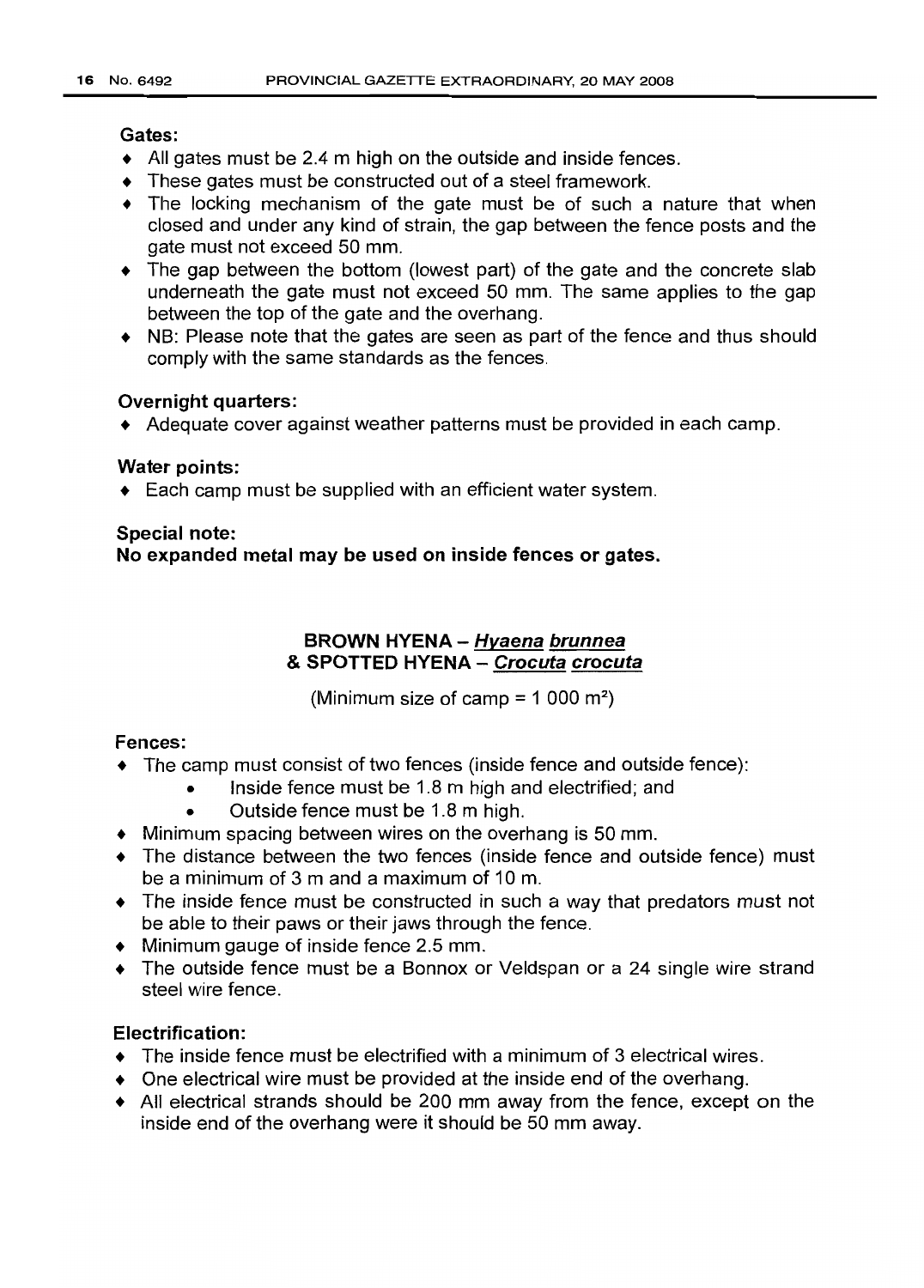- $\triangle$  Electrical wires must be secured onto the fence at the following heights from the ground: 200 mm, 1.0 m and 1.8 m.
- The camps must be electrified with a constant pulse current of a minimum of 6000 Volts.
- A warning system must be in place to indicate whether the electric fence is operational or not.

## Foundations:

- The inside fence must be concreted into a concrete slab directly under the fence with the following dimensions: width of concrete slab  $= 150$  mm and depth of concrete slab  $=$  300 mm.
- The fence itself must not be concreted into the concrete slab. It must be attached to a bottom steel wire strand that is fixed with U-Ioops into the concrete.
- In rocky areas specification regarding the concrete slab may be amended by the department.
- No concrete slab is required for the outside fence.

### Poles:

- Corner posts (2.8 m long) have to be concreted in at a depth of 1.0 m, in a concrete block of 600 mm x 600 mm.
- Maximum distance between corner posts should be 100 m.
- Straining poles (2.4 m long) on the inside fence must be concreted into the ground at a depth of 600 mm in a concrete block of 300 mm x 150 mm.
- $\bullet$  These straining poles must be spaced at a maximum distance of 10 m apart.
- V-standard poles (2.4 m long) on the inside fence must be concreted into the ground at a depth of 600 mm in a concrete block of 300 mm x 150 mm at a maximum distance of 5 m apart between the straining posts.

### Gates:

- All gates must be 1.8 m high on the outside and inside fences.
- These gates must be constructed out of a steel framework.
- The inside gate must have a standard electrified overhang (as per inside fence) to the inside of the camp.
- The locking mechanism of the gate must be of such a nature that when closed and under any kind of strain, the gap between the fence posts and the gate must not exceed 50 mm.
- The gap between the bottom (lowest part) of the gate and the concrete slab underneath the gate must not exceed 50 mm. The same applies to the gap between the top of the gate and the overhang.
- NB: Please note that the gates are seen as part of the fence and thus should comply with the same standards as the fences.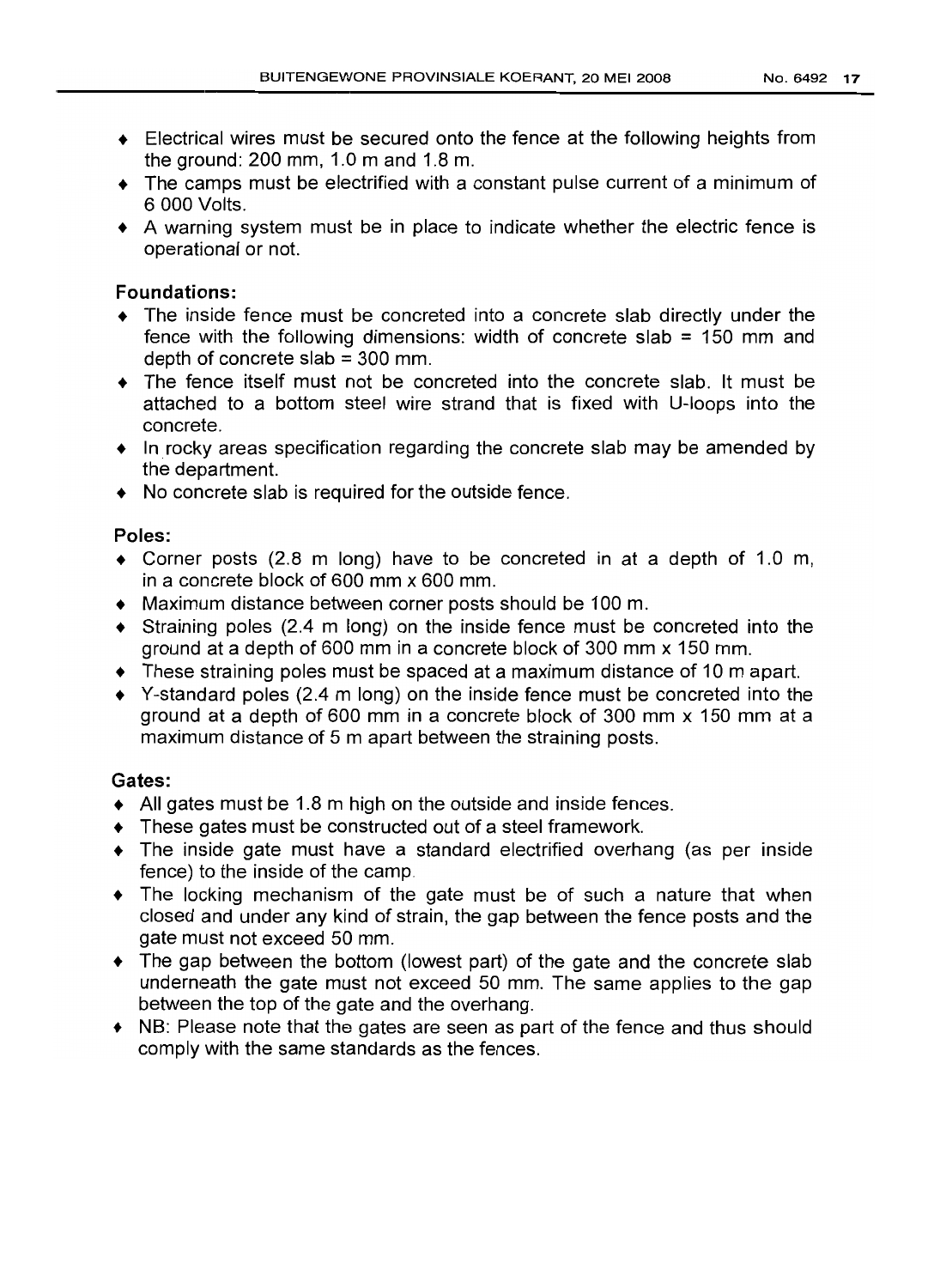#### **Overnight quarters:**

• Adequate cover against weather patterns must be provided in each camp.

#### **Water points:**

• Each camp must be supplied with an efficient water system.

#### **Special note:**

**No expanded metal may be used on inside fences or gates.**

## **CARACAL - Felis caracal & other smaller cat species**

(Minimum size of camp =  $50 \text{ m}^2$ )

### **Fences:**

- $\bullet$  The camp must consist of two fences (inside fence and outside fence):
	- Inside fence must be 2.4 m high and electrified; and
	- Outside fence must be 2.4 m high.
- The inside fence must have an overhang that is 500 mm long, angling at  $45^{\circ}$ towards the inside of the camp.
- Minimum spacing between wires on the overhang is 50 mm.
- The distance between the two fences (inside fence and outside fence) must be a minimum of 3 m and a maximum of 10m.
- The inside fence must be constructed in such a way that predators must not be able to get their paws through the fence.
- Minimum gauge of inside fence 2.0 mm.
- The outside fence must be a Bonnox, Veldspan or diamond mesh fence.

## **Electrification:**

- The inside fence must be electrified with a minimum of 3 electrical wires.
- One electrical wire must be provided at the inside end of the overhang.
- All electrical strands should be 150 mm away from the fence, except on the inside end of the overhang were it should be 50 mm away.
- Electrical wires must be secured onto the fence at the following heights from the ground: 300 mm, 2.4 m and at the end of the overhang.
- The camps must be electrified with a constant pulse current of a minimum of 6000 Volts.
- A warning system must be in place to indicate whether the electric fence is operational or not.
- No electrification is required when the camp is fully enclosed.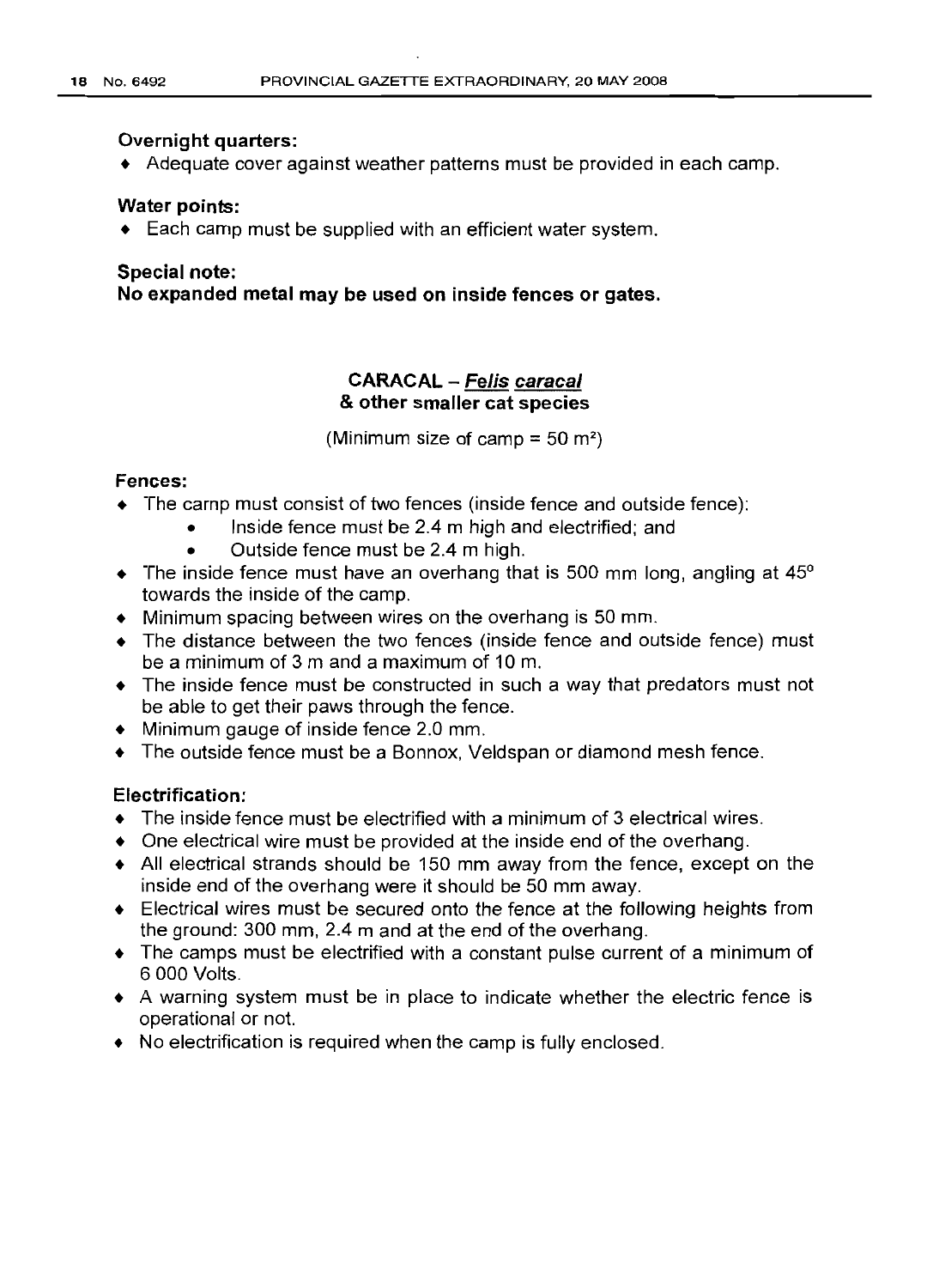## Foundations:

- The inside fence must be concreted into a concrete slab directly under the fence with the following dimensions of: width of concrete slab =150 mm and depth of concrete slab  $=$  300 mm.
- The fence itself must not be concreted into the concrete. It must be attached to a bottom steel wire strand that is fixed with U-Ioops into the concrete.
- In rocky areas specification regarding the concrete slab may be amended by the department.
- No concrete slab is required for the outside fence.
- $\bullet$  Minimum strength of concrete mixture on all applications = 40 mpa.

## Poles:

- Corner posts (3.4 m long) have to be concreted in at a depth of 1.0 m, in a concrete block of 600 mm x 600 mm.
- Maximum distance between corner posts should be 100 m.
- Straining poles (3.0 m long) on the inside fence must be concreted into the ground at a depth of 600 mm in a concrete block of 300 mm x 150 mm.
- These straining poles must be spaced at a maximum distance of 10 m apart.
- V-standard poles (3.0 m long) on the inside fence must be concreted into the ground at a depth of 600 mm in a concrete block of 300 mm x 150 mm at a maximum distance of 5 m apart between the straining posts.

## Gates:

- All gates must be 2.4 m high on the outside and inside fences.
- $\bullet$  These gates must be constructed out of a steel framework.
- The inside gate must have a standard electrified overhang (as per inside fence) to the inside of the camp.
- The locking mechanism of the gate must be of such a nature that when closed and under any kind of strain, the gap between the fence posts and the gate must not exceed 50 mm.
- The gap between the bottom (lowest part) of the gate and the concrete slab underneath the gate must not exceed 50 mm. The same applies to the gap between the top of the gate and the overhang.
- NB: Please note that the gates are seen as part of the fence and thus should comply with the same standards as the fences.

## Overnight quarters:

• Adequate cover against weather patterns must be provided in each camp.

## Water points:

• Each camp must be supplied with an efficient water system.

## Special note:

No expanded metal may be used on inside fences or gates.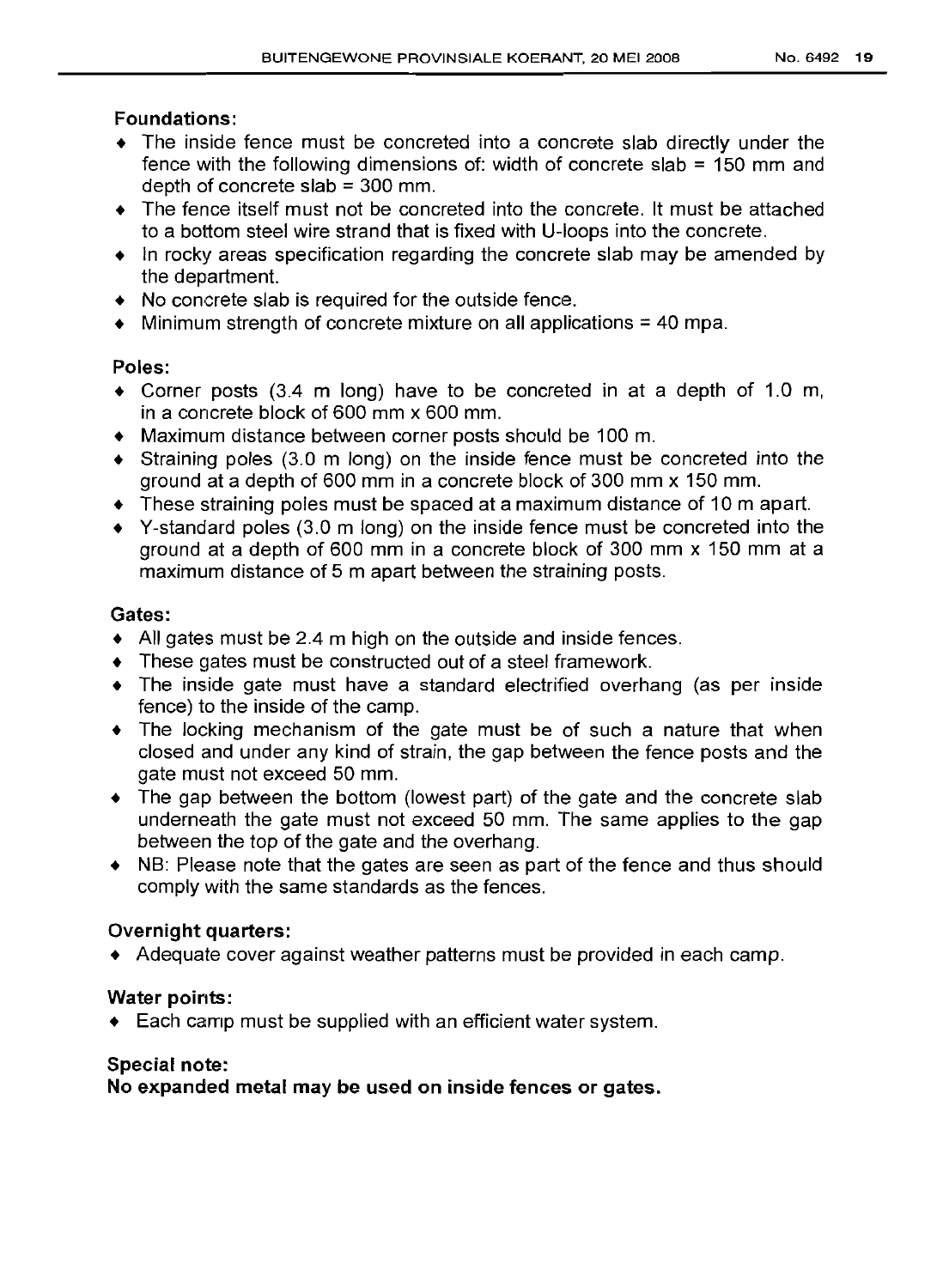## **SECTION C**

## **MINIMUM QUARANTINE SPECIFICATIONS FOR PREDATORS**

**NB:** The same standard applies to quarantine facilities with regard to fencing, poles, electricity, gates and water points. The minimum size per camp is 1 000  $m^2$ . This 1000  $m^2$  camp may not be subdivided.

#### **Overnight quarters within the quarantine camp will be the following sizes:**

- **Lions**
- $\bullet$  The size of these facilities must be 9 m<sup>2</sup>.
- The walls must be 20 cm thick, with a solid roof, adequate ventilation and steel doors that can be operated from outside the camps.
- Height of the walls should be 1.2 m.
- **• Leopard, Cheetah, Wild dog, Brown & Spotted Hyena**
- $\bullet$  The size of these facilities must be 4 m<sup>2</sup>.
- The walls must be 20 cm thick, with a solid roof, adequate ventilation and steel doors that can be operated from outside the camps.
- Height of the walls should be 1.2 m.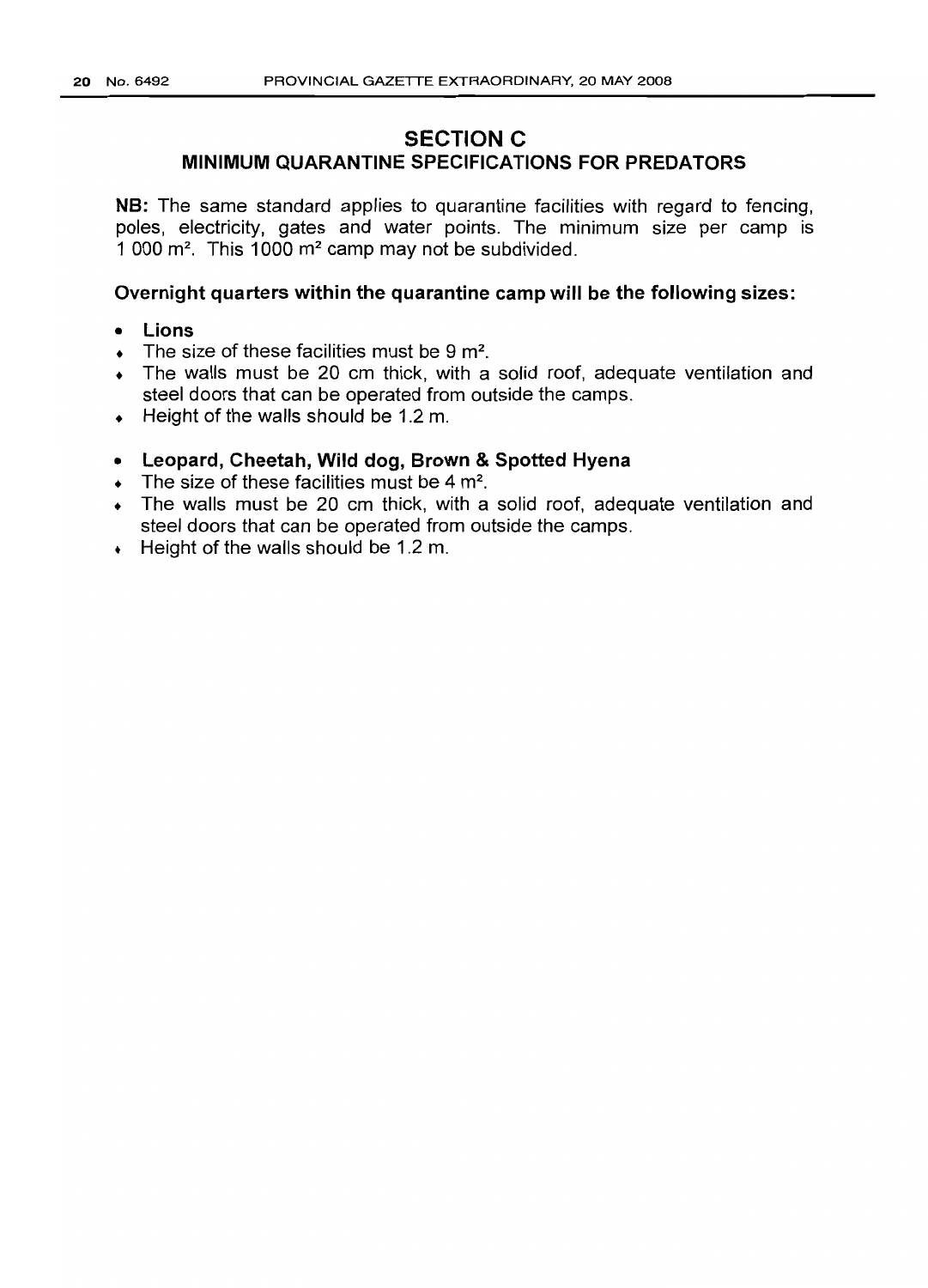## **SECTION D MINIMUM FENCING SPECIFICATIONS FOR PREDATORS RELEASED IN CAMPS BIGGER THAN 10 HA**

(LION, CHEETAH, WILD DOG, BROWN & SPOTTED HYENA) (Fence types 3 &4 apply)

| <b>Strands</b> | Spacing (mm)     |
|----------------|------------------|
| <u> 19</u>     |                  |
| 18             | 200              |
| 17             | 200              |
| 16             | $\overline{200}$ |
| 15             | 150              |
| 14             | 150              |
| 13             | 150              |
| 12             | 150              |
| 11             | 150              |
| 10             | 100              |
| 9              | 100              |
| 8              | 100              |
| 7              | 100              |
| $\overline{6}$ | 100              |
| 5              | 100              |
| 4              | 100              |
| 3              | 100              |
| $\overline{2}$ | 100              |
| 1              | 100              |
| Ground         | 50               |
|                |                  |

## **FIGURE 3: FENCE TYPE 3 - PERIMETER FENCE**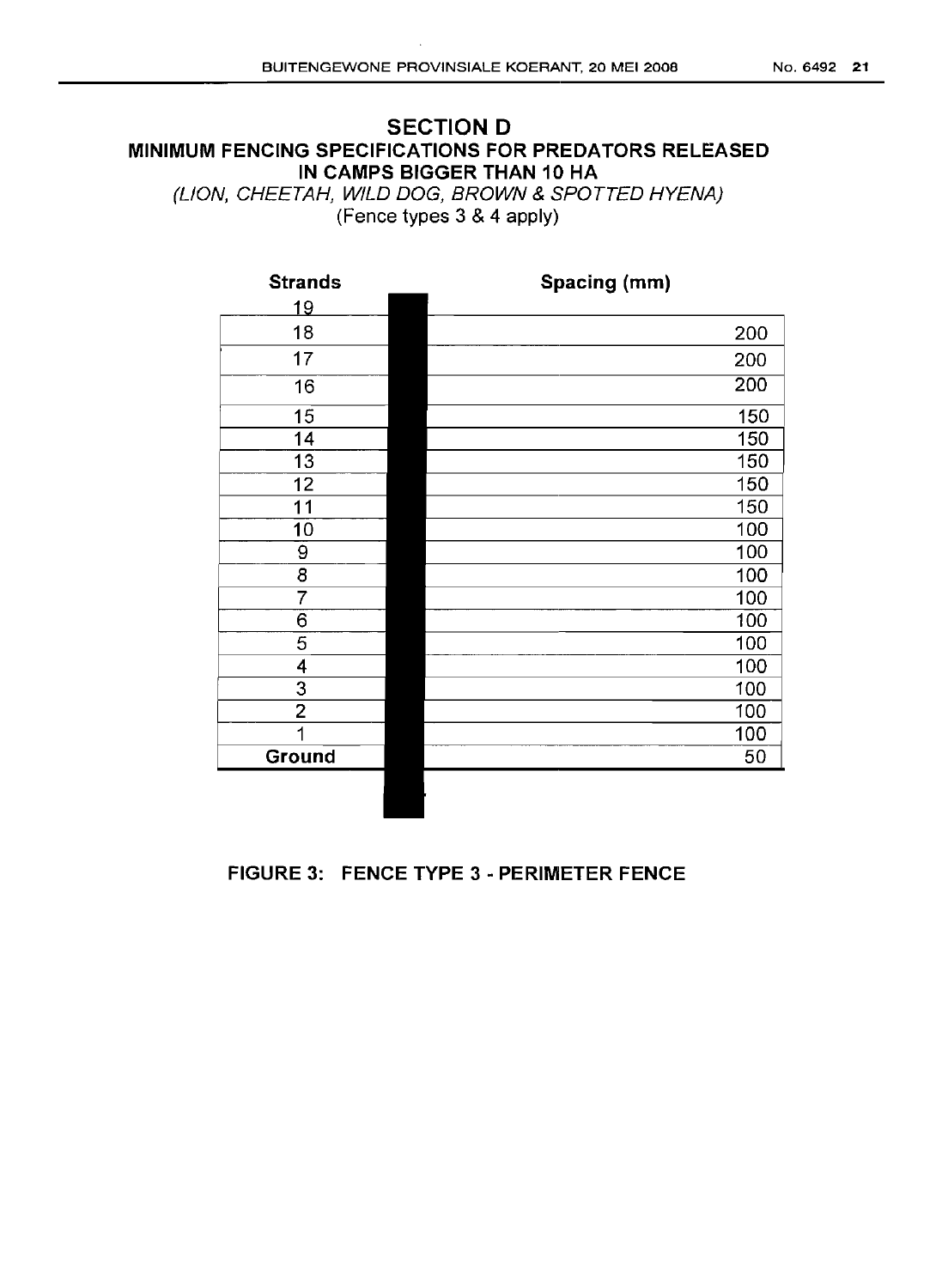

#### **FIGURE 4: ELECTRICAL WIRE SPECIFICATIONS FOR FENCE TYPE 4**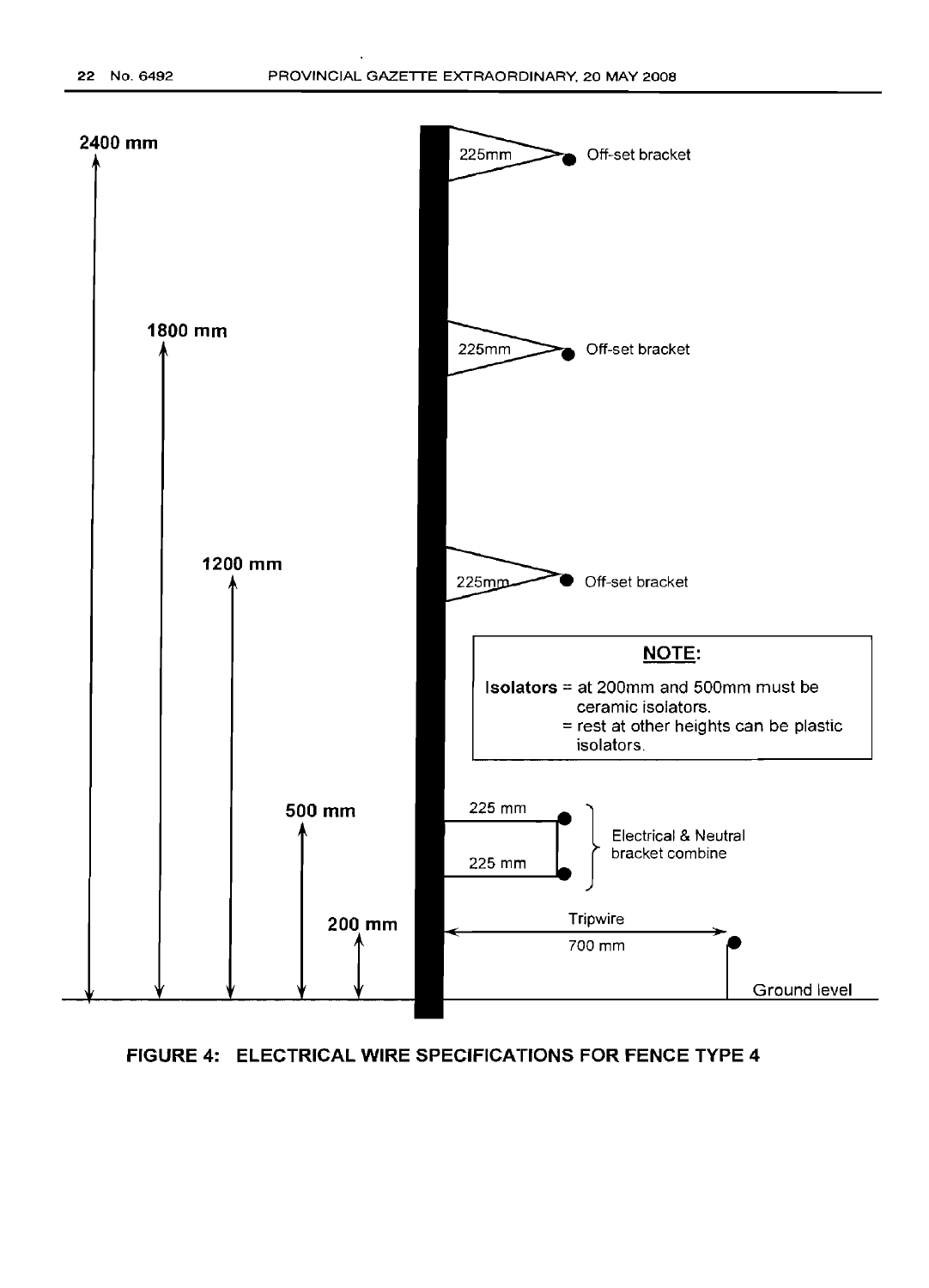- All electric fences must have a standard alarm system per energizer.
- A minimum voltage of 5 000 V must be maintained at all times.
- A back-up system must be in place for each energizer.
- The fencing of human accommodation facilities etc. is recommended.
- Warning signs must be placed at all gates and along fenced public roads at 1km intervals.
- Special plans with regard to the fencing of dongas and rivers must be submitted for approval.
- Wire netting to a height of 1.2 m is mandatory along all public roads.
- Pre-release holding pen standards for lion, cheetah, brown and spotted hyena and wild dog before release into bigger camps:
	- 1. Minimum size =  $30 \text{ m} \times 30 \text{ m}$ .
	- 2. Maximum number of animals per camp = 5.
	- 3. All other standards apply as documented in the minimum fencing requirements for specific species, except for the following:
		- Only one fence is required. This fence must be constructed matching all the minimum standard as prescribed for the inside fence specifications for each species;
		- Fence does not have to be concreted into the ground.
	- 4. Maximum keeping period of predators in temporary holding camps prior to release is six (6) months.

# **SECTION E**

## **GENERAL SPECIFICATIONS FOR THE WARNING SIGNS OF PREDATOR CAMPS**

## **Compulsory Warning Signs:**

- 1.) Compulsory Warning Sign specifications for predator camps without 'Tourism Approval':
- Main gate/s: Minimum size of the warning sign at the main gate/s should be at least 1.0 m x 1.0 m.
- The wording on the warning sign must be indicated in the following three lanquaqes: Afrikaans, English and Setswana.
- The followinq wording must appear on each warning sign: